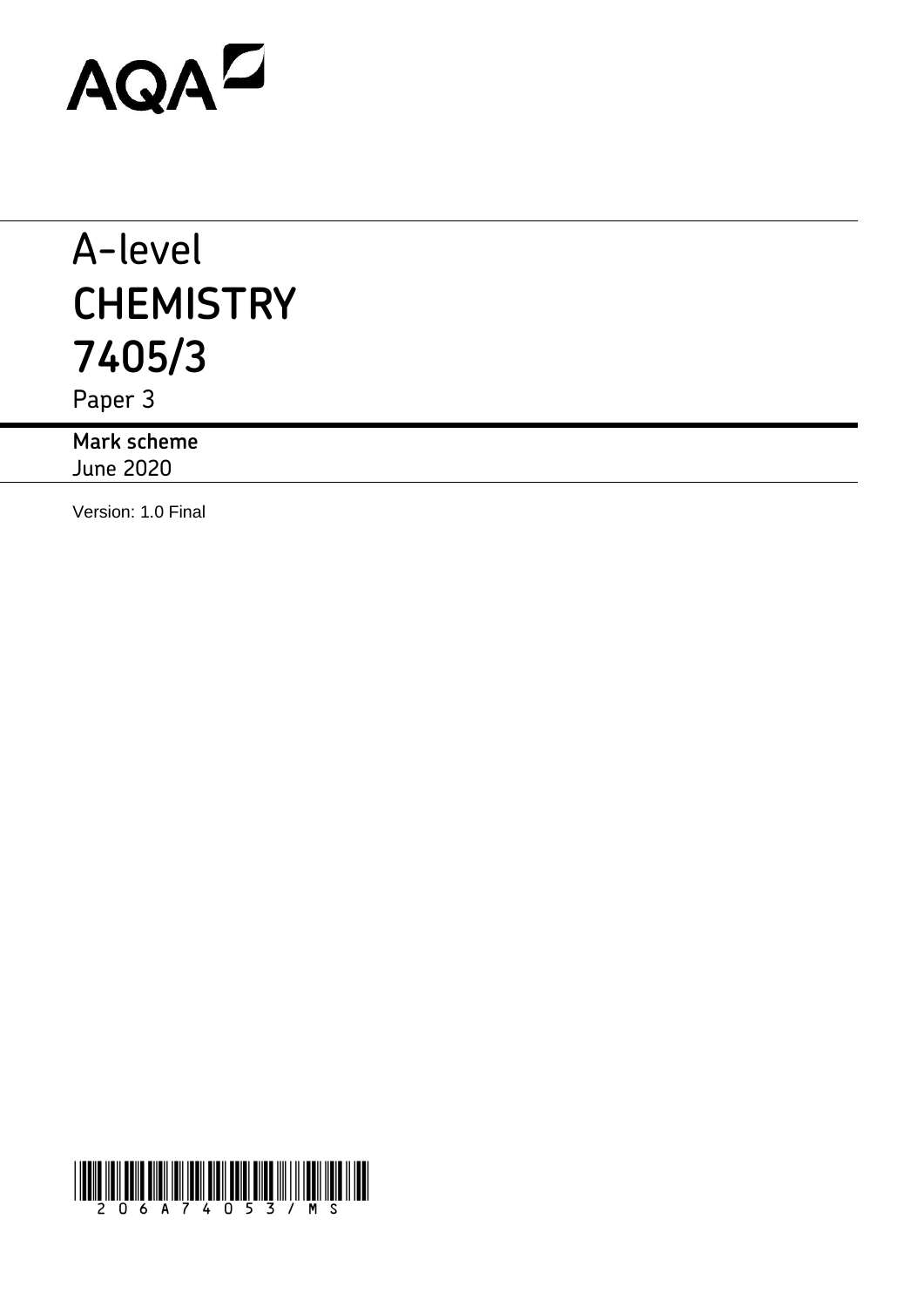Mark schemes are prepared by the Lead Assessment Writer and considered, together with the relevant questions, by a panel of subject teachers. This mark scheme includes any amendments made at the standardisation events which all associates participate in and is the scheme which was used by them in this examination. The standardisation process ensures that the mark scheme covers the students' responses to questions and that every associate understands and applies it in the same correct way. As preparation for standardisation each associate analyses a number of students' scripts. Alternative answers not already covered by the mark scheme are discussed and legislated for. If, after the standardisation process, associates encounter unusual answers which have not been raised they are required to refer these to the Lead Examiner.

It must be stressed that a mark scheme is a working document, in many cases further developed and expanded on the basis of students' reactions to a particular paper. Assumptions about future mark schemes on the basis of one year's document should be avoided; whilst the guiding principles of assessment remain constant, details will change, depending on the content of a particular examination paper.

Further copies of this mark scheme are available from aqa.org.uk

**Copyright information**

AQA retains the copyright on all its publications. However, registered schools/colleges for AQA are permitted to copy material from this booklet for their own internal use, with the following important exception: AQA cannot give permission to schools/colleges to photocopy any material that is acknowledged to a third party even for internal use within the centre. Copyright © 2020 AQA and its licensors. All rights reserved.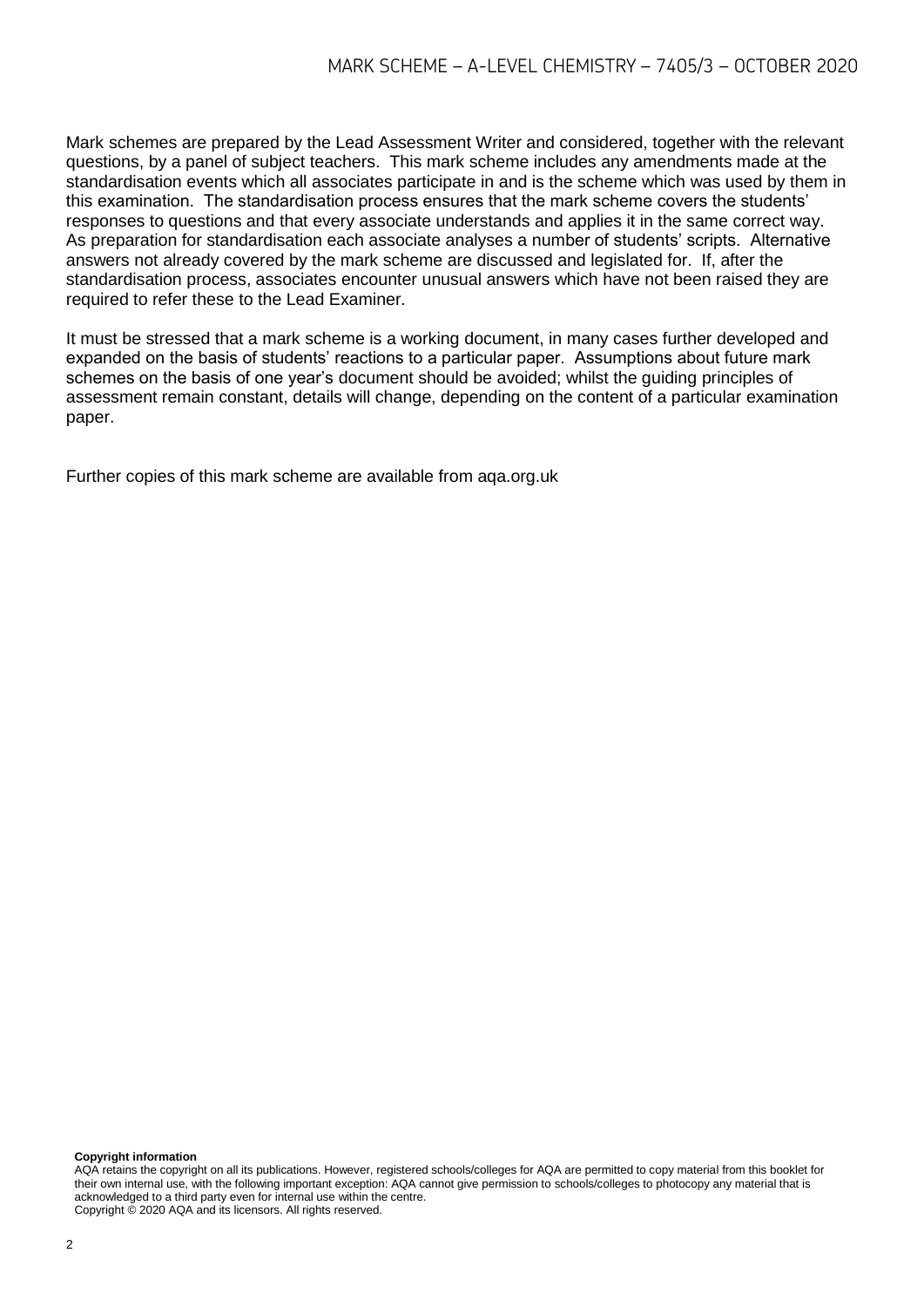### **AS and A-Level Chemistry Mark Scheme Instructions for Examiners**

#### **1. General**

The mark scheme for each question shows:

- the marks available for each part of the question
- the total marks available for the question
- the typical answer or answers which are expected
- extra information to help the examiner make his or her judgement and help to delineate what is acceptable or not worthy of credit or, in discursive answers, to give an overview of the area in which a mark or marks may be awarded.

The extra information in the 'Comments' column is aligned to the appropriate answer in the lefthand part of the mark scheme and should only be applied to that item in the mark scheme. You should mark according to the contents of the mark scheme. If you are in any doubt about applying the mark scheme to a particular response, consult your Team Leader.

At the beginning of a part of a question a reminder may be given, for example: where consequential marking needs to be considered in a calculation; or the answer may be on the diagram or at a different place on the script.

In general the right-hand side of the mark scheme is there to provide those extra details which might confuse the main part of the mark scheme yet may be helpful in ensuring that marking is straightforward and consistent.

The use of M1, M2, M3 etc in the right-hand column refers to the marking points in the order in which they appear in the mark scheme. So, M1 refers to the first marking point, M2 the second marking point etc.

#### **2. Emboldening**

- **2.1** In a list of acceptable answers where more than one mark is available 'any **two** from' is used, with the number of marks emboldened. Each of the following bullet points is a potential mark.
- **2.2** A bold **and** is used to indicate that both parts of the answer are required to award the mark.
- **2.3** Alternative answers acceptable for a mark are indicated by the use of **OR**. Different terms in the mark scheme are shown by a / ; eg allow smooth / free movement.

#### **3. Marking points**

#### **3.1 Marking of lists**

This applies to questions requiring a set number of responses, but for which students have provided extra responses. The general 'List' principle to be followed in such a situation is that 'right  $+$  wrong = wrong'.

Each error / contradiction negates each correct response. So, if the number of error / contradictions equals or exceeds the number of marks available for the question, no marks can be awarded.

However, responses considered to be neutral (often prefaced by 'Ignore' in the mark scheme) are not penalised.

| Correct<br>answers | Incorrect<br>answers (i.e.<br>incorrect rather<br>than neutral) | Mark $(2)$ | Comment |
|--------------------|-----------------------------------------------------------------|------------|---------|
|                    |                                                                 |            |         |

For example, in a question requiring 2 answers for 2 marks: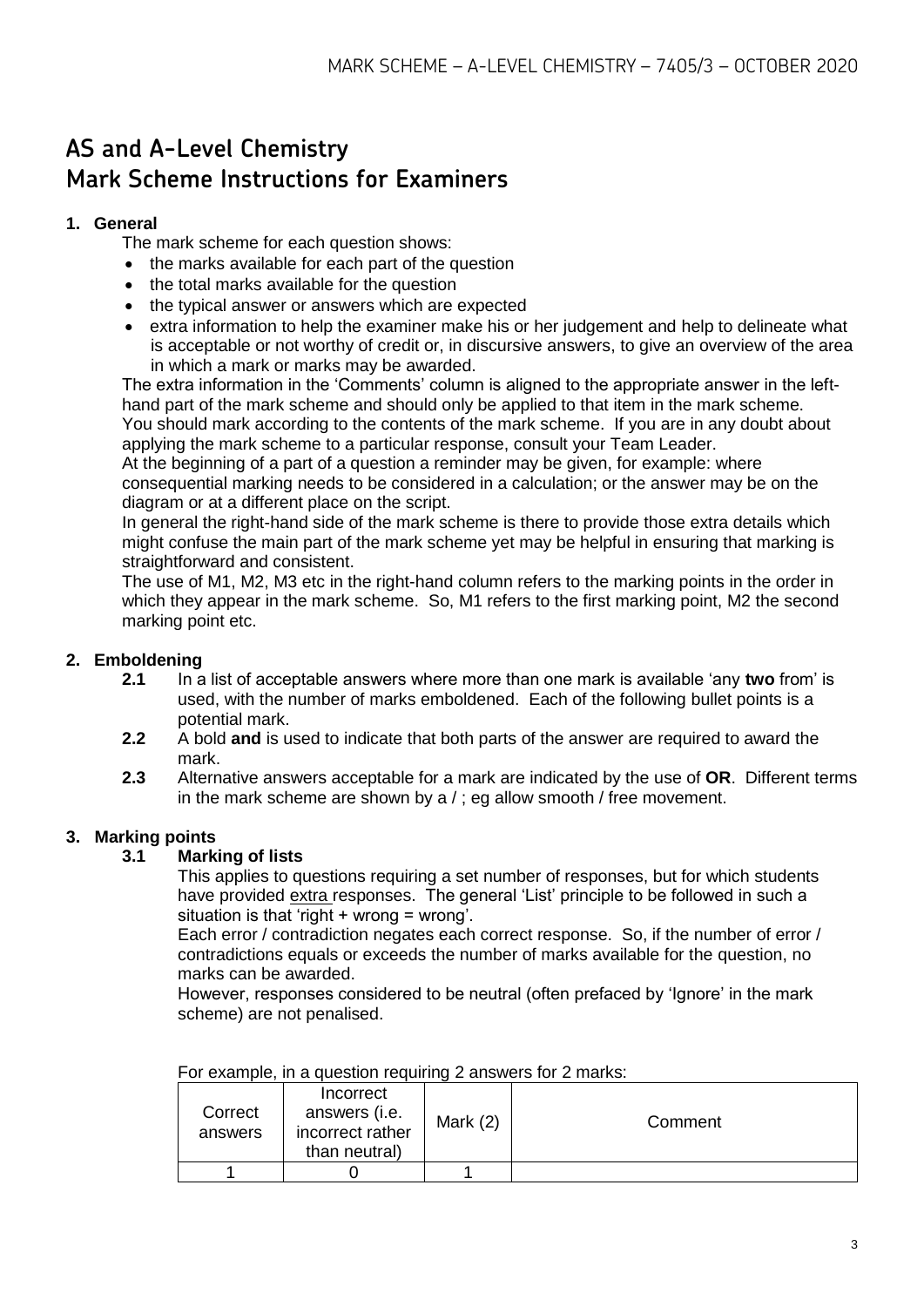|   |   | They have not exceeded the maximum<br>number of responses so there is no<br>penalty.                              |
|---|---|-------------------------------------------------------------------------------------------------------------------|
|   |   | They have exceeded the maximum number<br>of responses so the extra incorrect<br>response cancels the correct one. |
| 2 | 2 |                                                                                                                   |
| 2 |   |                                                                                                                   |
|   |   |                                                                                                                   |
| 3 |   | The maximum mark is 2                                                                                             |
|   |   | The incorrect response cancels out one of<br>the two correct responses that gained<br>credit.                     |
|   |   | Two incorrect responses cancel out the two<br>marks gained.                                                       |
|   |   |                                                                                                                   |

#### **3.2 Marking procedure for calculations**

Full marks should be awarded for a correct numerical answer, without any working shown, unless the question states 'Show your working' or 'justify your answer'. In this case, the mark scheme will clearly indicate what is required to gain full credit. If an answer to a calculation is incorrect and working is shown, process mark(s) can usually be gained by correct substitution / working and this is shown in the 'Comments' column or by each stage of a longer calculation.

#### **3.3 Errors carried forward, consequential marking and arithmetic errors**

Allowances for errors carried forward are most likely to be restricted to calculation questions and should be shown by the abbreviation ECF or consequential in the marking scheme.

An arithmetic error should be penalised for one mark only unless otherwise amplified in the marking scheme. Arithmetic errors may arise from a slip in a calculation or from an incorrect transfer of a numerical value from data given in a question.

#### **3.4 Equations**

In questions requiring students to write equations, state symbols are generally ignored unless otherwise stated in the 'Comments' column.

Examiners should also credit correct equations using multiples and fractions unless otherwise stated in the 'Comments' column.

#### **3.5 Oxidation states**

In general, the sign for an oxidation state will be assumed to be positive unless specifically shown to be negative.

#### **3.6 Interpretation of 'it'**

Answers using the word 'it' should be given credit only if it is clear that the 'it' refers to the correct subject.

#### **3.7 Phonetic spelling**

The phonetic spelling of correct scientific terminology should be credited **unless** there is a possible confusion with another technical term or if the question requires correct IUPAC nomenclature.

#### **3.8 Brackets**

(…..) are used to indicate information which is not essential for the mark to be awarded but is included to help the examiner identify the sense of the answer required.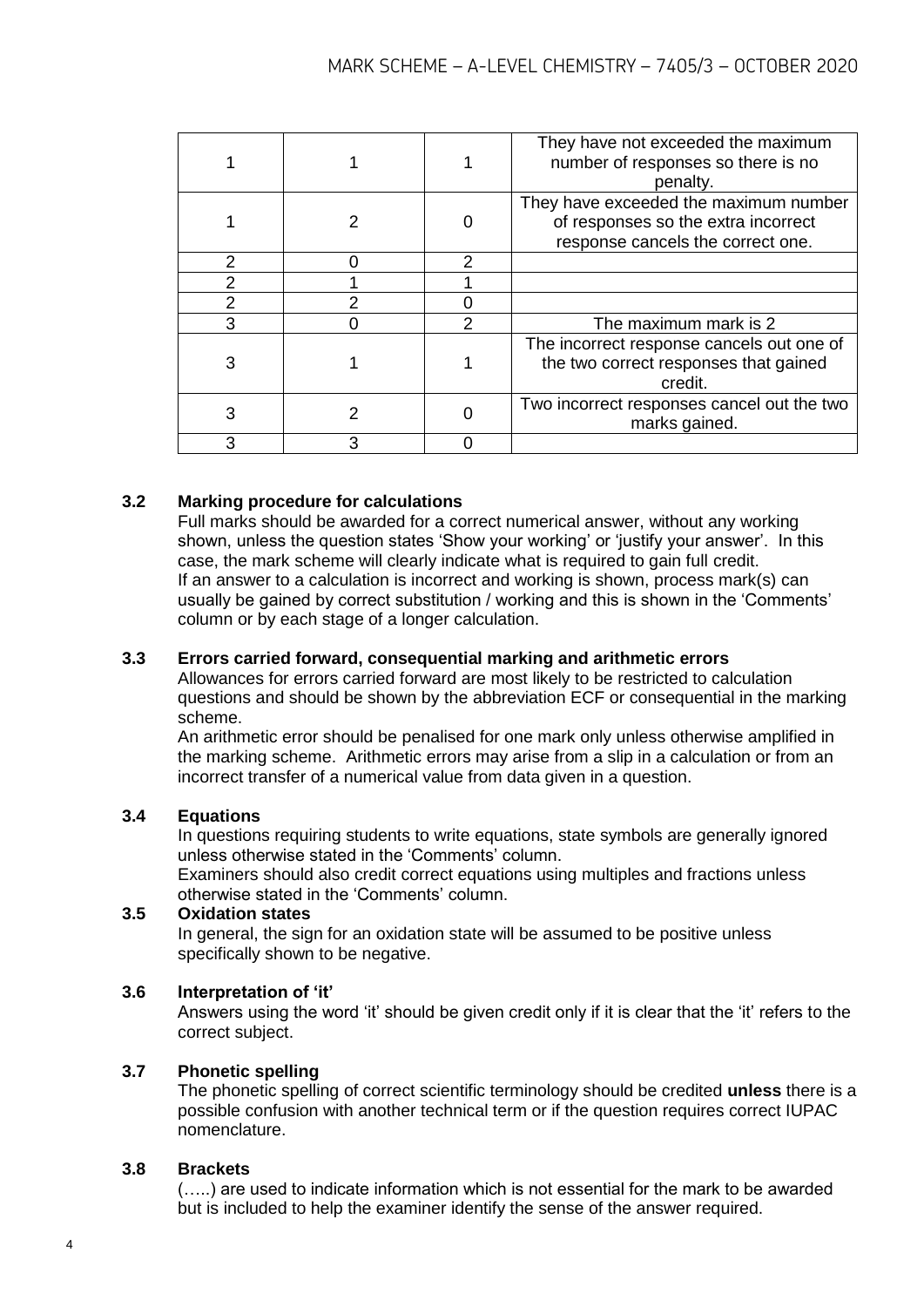#### **3.9 Ignore / Insufficient / Do not allow**

Ignore or insufficient is used when the information given is irrelevant to the question or not enough to gain the marking point. Any further correct amplification could gain the marking point.

Do **not** allow means that this is a wrong answer which, even if the correct answer is given, will still mean that the mark is not awarded.

#### **3.10 Marking crossed out work**

Crossed out work that **has not been** replaced should be marked as if it were not crossed out, if possible. Where crossed out work **has been** replaced, the replacement work and not the crossed out work should be marked.

#### **3.11 Reagents**

The command word "Identify", allows the student to choose to use **either** the name or the formula of a reagent in their answer. In some circumstances, the list principle may apply when both the name and the formula are used. Specific details will be given in mark schemes.

The guiding principle is that a reagent is a chemical which can be taken out of a bottle or container. Failure to identify complete reagents **will be penalised**, but follow-on marks (eg for a subsequent equation or observation) can be scored from an incorrect attempt (possibly an incomplete reagent) at the correct reagent. Specific details will be given in mark schemes.

For example, **no credit** would be given for

- the cyanide ion or CN<sup>-</sup> when the reagent should be potassium cyanide or KCN;
- the hydroxide ion or OH<sup>-</sup> when the reagent should be sodium hydroxide or NaOH:
- the Ag(NH<sub>3</sub>)<sub>2</sub><sup>+</sup> ion when the reagent should be Tollens' reagent (or ammoniacal silver nitrate). In this example, no credit is given for the ion, but credit could be given for a correct observation following on from the use of the ion. Specific details will be given in mark schemes.

In the event that a student provides, for example, **both** KCN and cyanide ion, it would be usual to ignore the reference to the cyanide ion (because this is not contradictory) and credit the KCN. Specific details will be given in mark schemes.

#### **3.12 Organic structures**

Where students are asked to draw organic structures, unless a specific type is required in the question and stated in the mark scheme, these may be given as displayed, structural or skeletal formulas or a combination of all three as long as the result is unambiguous. In general

- Displayed formulae must show all of the bonds and all of the atoms in the molecule, but need not show correct bond angles.
- Skeletal formulae must show carbon atoms by an angle or suitable intersection in the skeleton chain. Functional groups must be shown and it is essential that all atoms other than C atoms are shown in these (except H atoms in the functional groups of aldehydes, secondary amines and N-substituted amides which do not need to be shown).
- Structures must not be ambiguous, eg 1-bromopropane should be shown as  $CH<sub>3</sub>CH<sub>2</sub>CH<sub>2</sub>Br$  and not as the molecular formula  $C<sub>3</sub>H<sub>7</sub>Br$  which could also represent the isomeric 2-bromopropane.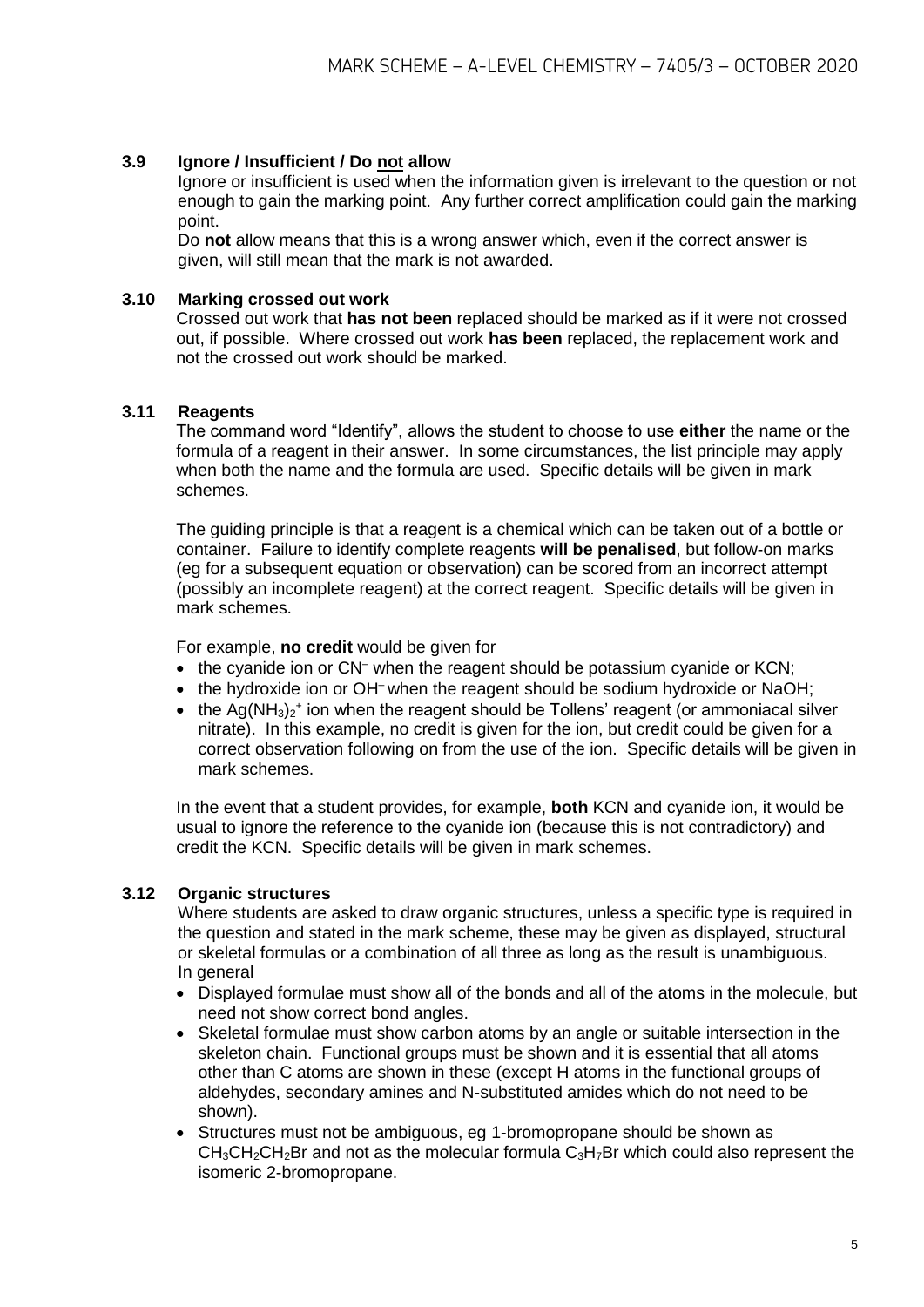- Bonds should be drawn correctly between the relevant atoms. This principle applies in all cases where the attached functional group contains a carbon atom, eg nitrile, carboxylic acid, aldehyde and acid chloride. The carbon-carbon bond should be clearly shown. Wrongly bonded atoms will be penalised **on every occasion**. (see the examples below)
- The same principle should also be applied to the structure of alcohols. For example, if students show the alcohol functional group as C ─ HO, they should be penalised **on every occasion**.
- Latitude should be given to the representation of C ─ C bonds in alkyl groups, given that  $CH_3$ — is considered to be interchangeable with  $H_3C$  — even though the latter would be preferred.
- Similar latitude should be given to the representation of amines where  $NH<sub>2</sub>$  C will be allowed, although  $H_2N-C$  would be preferred.
- Poor presentation of vertical C ─ CH<sup>3</sup> bonds or vertical C ─ NH<sup>2</sup> bonds should **not** be penalised. For other functional groups, such as  $-$  OH and  $-$  CN, the limit of tolerance is the half-way position between the vertical bond and the relevant atoms in the attached group.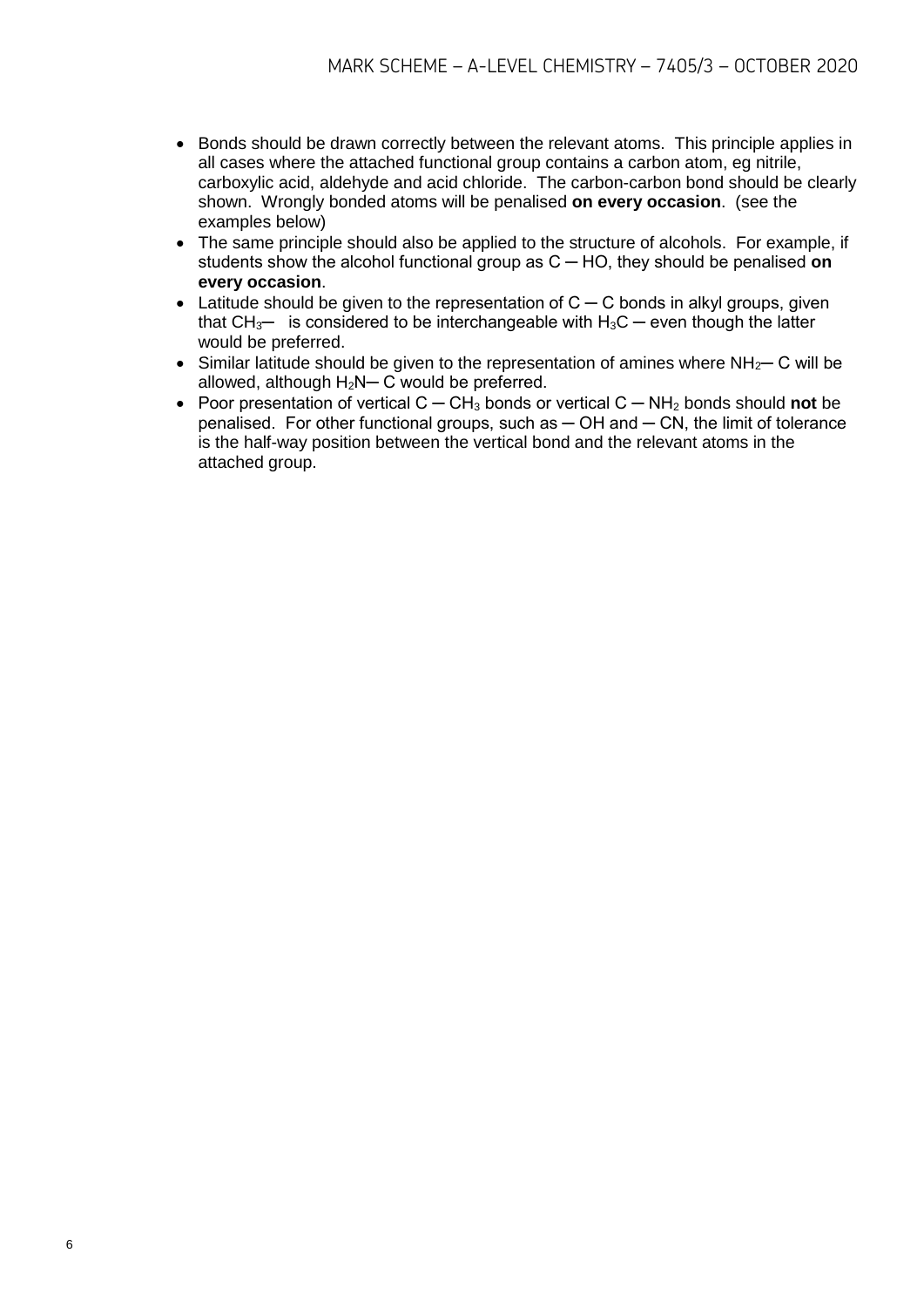

By way of illustration, the following would apply.

- Representation of CH<sup>2</sup> by C−H<sup>2</sup> will be penalised
- Some examples are given here of **structures** for specific compounds that should **not** gain credit (but, exceptions may be made in the context of balancing equations)

| CH <sub>3</sub> COH                | for | ethanal |
|------------------------------------|-----|---------|
| CH <sub>3</sub> CH <sub>2</sub> HO | for | ethanol |
| OHCH <sub>2</sub> CH <sub>3</sub>  | for | ethanol |
| $C_2H_6O$                          | for | ethanol |
| CH <sub>2</sub> CH <sub>2</sub>    | for | ethene  |
| CH <sub>2</sub> .CH <sub>2</sub>   | for | ethene  |
| CH <sub>2</sub> :CH <sub>2</sub>   | for | ethene  |

• Each of the following **should gain credit** as alternatives to correct representations of the structures.

| $CH2 = CH2$                         | for | ethene, $H_2C = CH_2$         |
|-------------------------------------|-----|-------------------------------|
| CH <sub>3</sub> CHOHCH <sub>3</sub> | tor | propan-2-ol, $CH_3CH(OH)CH_3$ |

- In most cases, the use of "sticks" to represent C ─ H bonds in a structure should **not** be penalised. The exceptions to this when "sticks" will be penalised include
	- structures in mechanisms where the C ─ H bond is essential (e.g. elimination reactions in halogenoalkanes and alcohols)
	- when a displayed formula is required
	- when a skeletal structure is required or has been drawn by the candidate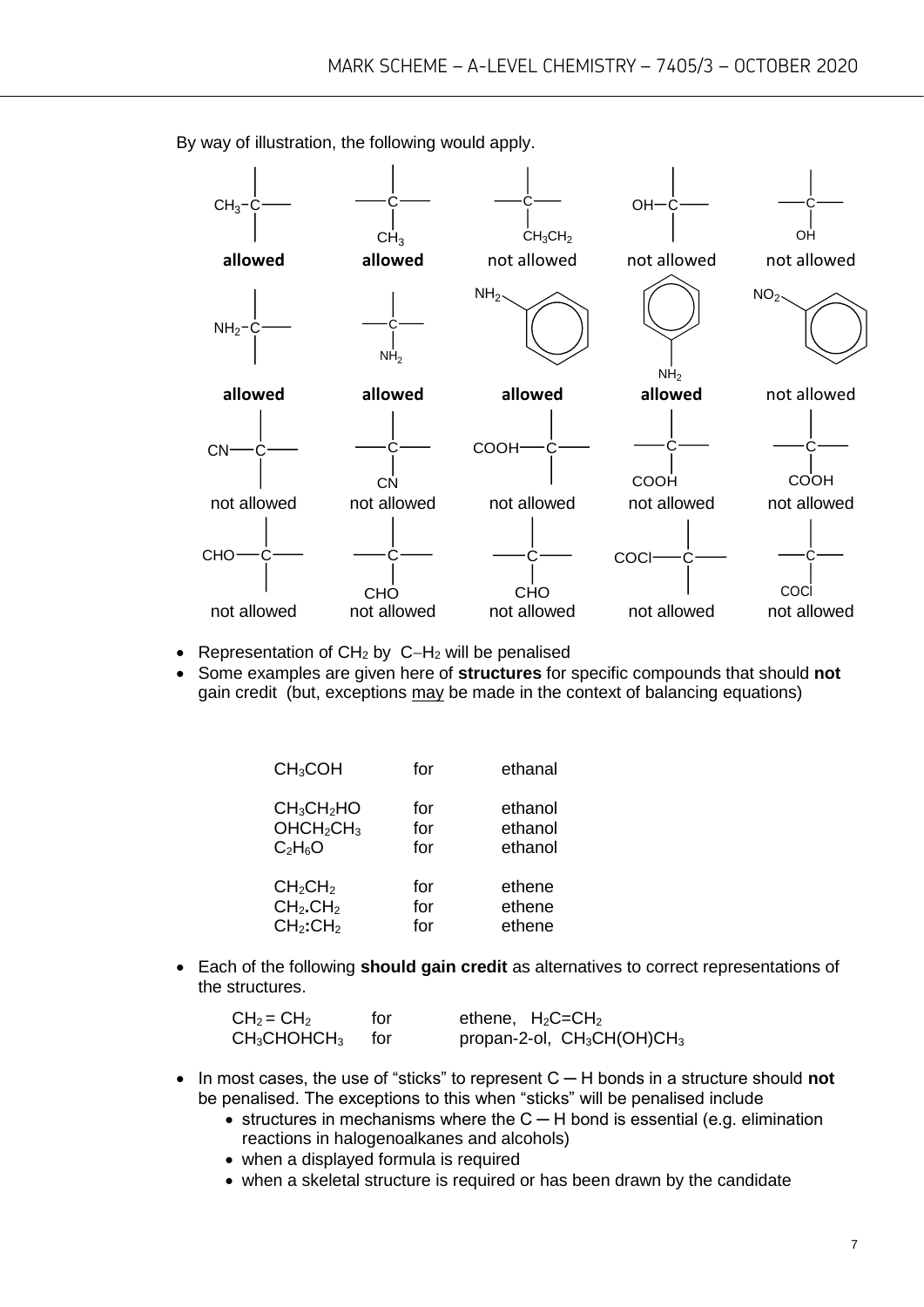#### **3.13 Organic names**

As a general principle, non-IUPAC names or incorrect spelling or incomplete names should **not** gain credit. Some illustrations are given here. Unnecessary but not wrong numbers will **not** be penalised such as the number '2' in 2 methylpropane or the number '1' in 2-chlorobutan-1-oic acid.

| but-2-ol                | should be <b>butan-2-ol</b>                                    |
|-------------------------|----------------------------------------------------------------|
| 2-hydroxybutane         | should be <b>butan-2-ol</b>                                    |
| butane-2-ol             | should be <b>butan-2-ol</b>                                    |
| 2-butanol               | should be <b>butan-2-ol</b>                                    |
| ethan-1,2-diol          | should be ethane-1,2-diol                                      |
| 2-methpropan-2-ol       | should be 2-methylpropan-2-ol                                  |
| 2-methylbutan-3-ol      | should be 3-methylbutan-2-ol                                   |
| 3-methylpentan          | should be 3-methylpentane                                      |
| 3-mythylpentane         | should be 3-methylpentane                                      |
| 3-methypentane          | should be 3-methylpentane                                      |
| propanitrile            | should be propanenitrile                                       |
| aminethane              | should be ethylamine (although aminoethane can gain<br>credit) |
| 2-methyl-3-bromobutane  | should be 2-bromo-3-methylbutane                               |
| 3-bromo-2-methylbutane  | should be 2-bromo-3-methylbutane                               |
| 3-methyl-2-bromobutane  | should be 2-bromo-3-methylbutane                               |
| 2-methylbut-3-ene       | should be 3-methylbut-1-ene                                    |
| difluorodichloromethane | should be dichlorodifluoromethane                              |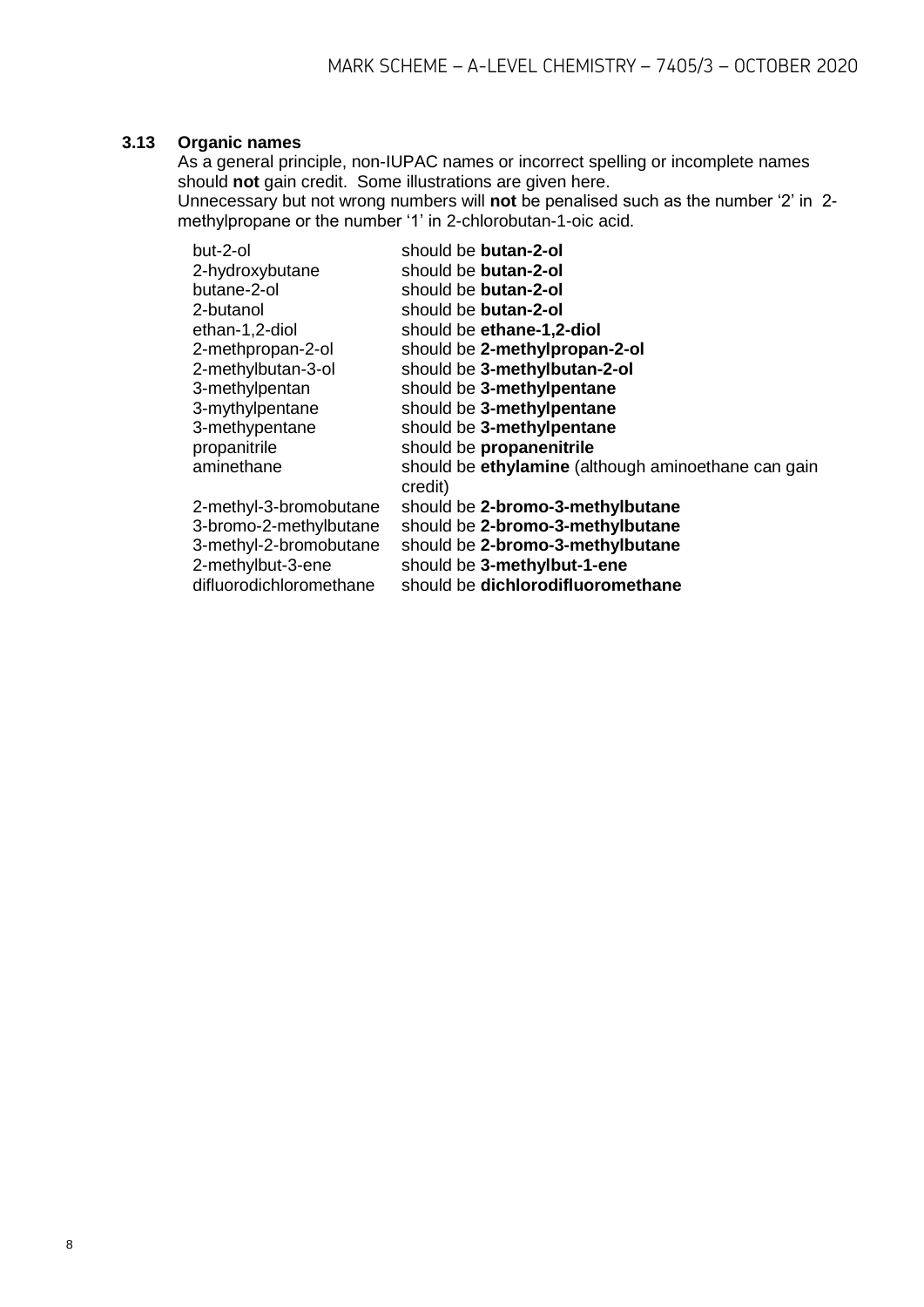#### **3.14 Organic reaction mechanisms**

Curly arrows should originate either from a lone pair of electrons or from a bond. **The following representations** should not gain credit **and will be penalised each time**  within a clip.



For example, the following would score zero marks



When the curly arrow is showing the formation of a bond to an atom, the arrow can go directly to the relevant atom, alongside the relevant atom or **more than half-way** towards the relevant atom.

In free-radical substitution

- the absence of a radical dot should be penalised **once only** within a clip.
- the use of half-headed arrows is not required, but the use of double-headed arrows or the incorrect use of half-headed arrows in free-radical mechanisms should be penalised **once only** within a clip

The correct use of skeletal formulae in mechanisms is acceptable, but where a C-H bond breaks, both the bond and the H must be drawn to gain credit.

#### **3.15 Extended responses**

#### **For questions marked using a 'Levels of Response' mark scheme:**

Level of response mark schemes are broken down into three levels, each of which has a descriptor. Each descriptor contains two statements. The first statement is the Chemistry content statement and the second statement is the communication statement.

#### **Determining a level**

Start at the lowest level of the mark scheme and use it as a ladder to see whether the answer meets the Chemistry content descriptor for that level. The descriptor for the level indicates the qualities that might be seen in the student's answer for that level. If it meets the lowest level, then go to the next one and decide if it meets this level, and so on, until you have a match between the level descriptor and the answer.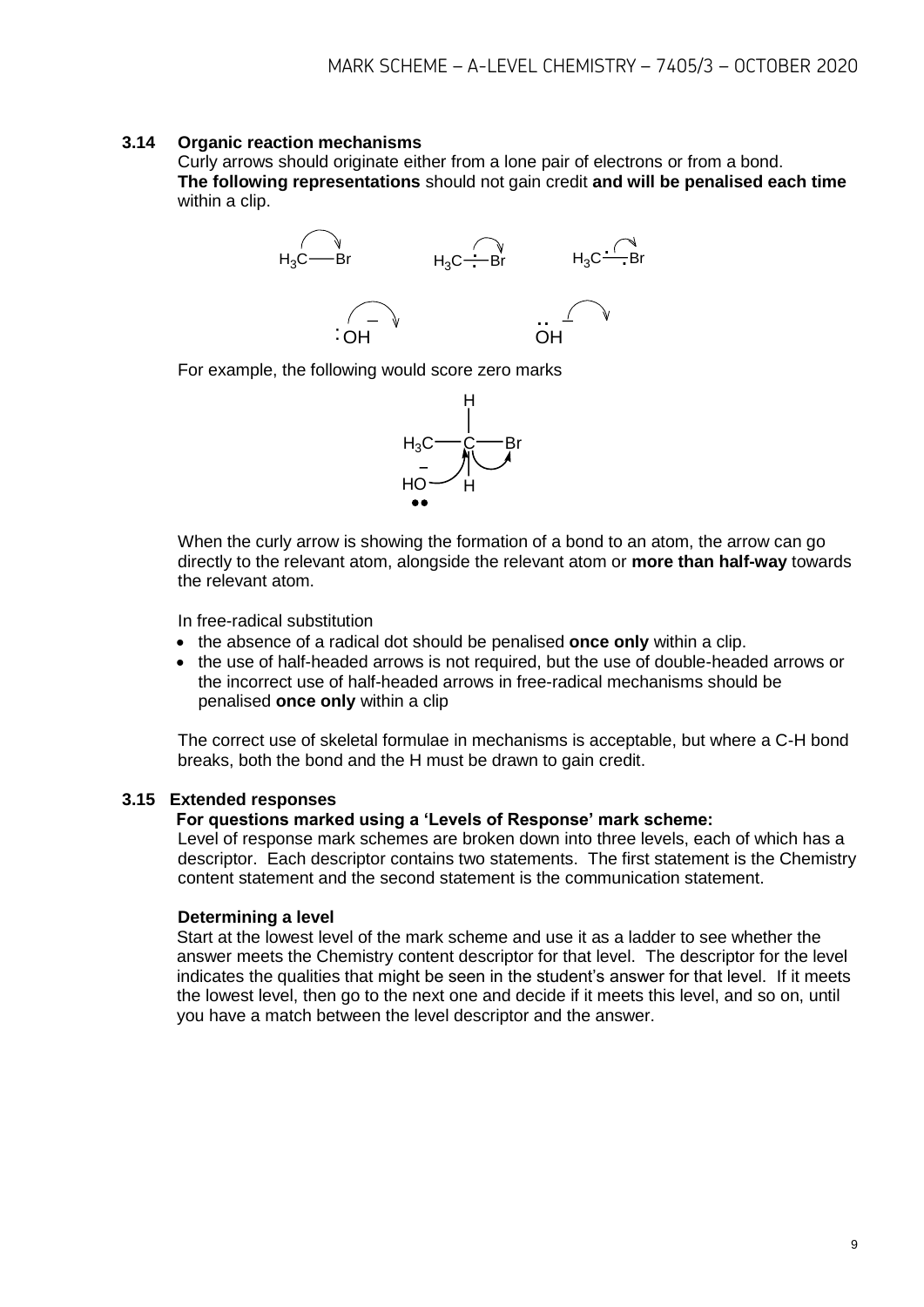When assigning a level you should look at the overall quality of the answer and not look to pick holes in small and specific parts of the answer where the student has not performed quite as well as the rest. If the answer covers different aspects of different levels of the mark scheme you should use a best fit approach for defining the level.

Once the level has been decided, the mark within the level is determined by the communication statement:

• If the answer completely matches the communication descriptor, award the higher mark within the level.

• If the answer does not completely match the communication descriptor, award the lower mark within the level.

The exemplar materials used during standardisation will help you to determine the appropriate level. There will be an exemplar in the standardising materials which will correspond with each level of the mark scheme and for each mark within each level. This answer will have been awarded a mark by the Lead Examiner. You can compare the student's answer with the exemplar to determine if it is the same standard, better or worse than the example. You can then use this to allocate a mark for the answer based on the Lead Examiner's mark on the exemplar.

You may well need to read back through the answer as you apply the mark scheme to clarify points and assure yourself that the level and the mark are appropriate. Indicative content in the mark scheme is provided as a guide for examiners. It is not intended to be exhaustive and you must credit other chemically valid points. Students may not have to cover all of the points mentioned in the indicative content to reach the highest level of the mark scheme. The mark scheme will state how much chemical content is required for the highest level.

An answer which contains nothing of relevance to the question must be awarded no marks.

#### **For other extended response answers:**

Where a mark scheme includes linkage words (such as 'therefore', 'so', 'because' etc), these are optional. However, a student's marks for the question may be limited if they do not demonstrate the ability to construct and develop a sustained line of reasoning which is coherent, relevant, substantiated and logically structured. In particular answers in the form of bullet pointed lists may not be awarded full marks if there is no indication of logical flow between each point or if points are in an illogical order. The mark schemes for some questions state that the maximum mark available for an extended response answer is limited if the answer is not coherent, relevant, substantiated and logically structured. During the standardisation process, the Lead Examiner will provide marked exemplar material to demonstrate answers which have not met these criteria. You should use these exemplars as a comparison when marking student answer.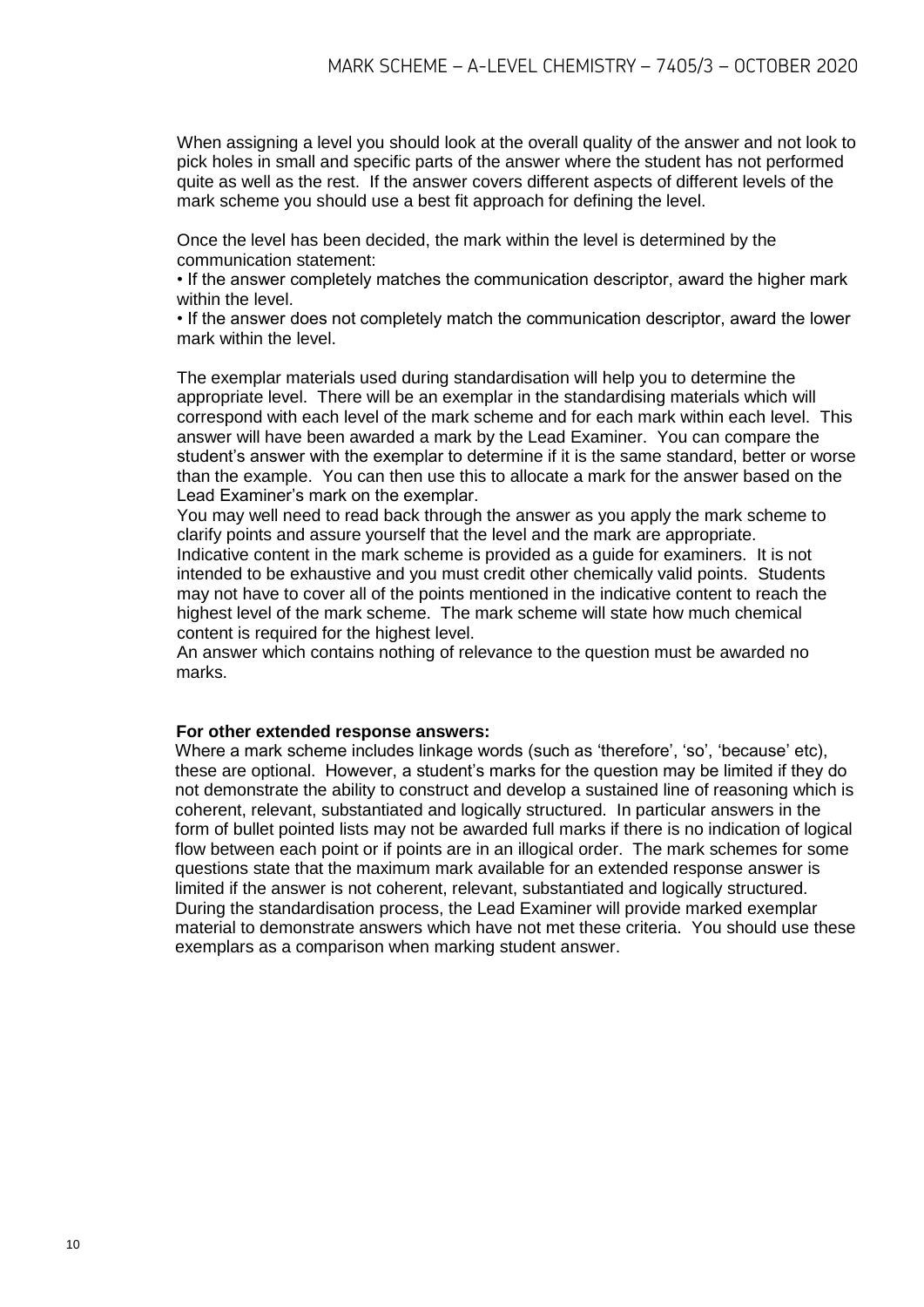| Question | <b>Answers</b>                                                                         | <b>Additional comments/Guidelines</b>                                                                                                                                                                                                                                                                                                                                      | <b>Mark</b> |
|----------|----------------------------------------------------------------------------------------|----------------------------------------------------------------------------------------------------------------------------------------------------------------------------------------------------------------------------------------------------------------------------------------------------------------------------------------------------------------------------|-------------|
| 01.1     | M <sub>1</sub><br>reaction of nitrogen/ $N_2$ and oxygen/ $O_2$ from the air           | Must be at least one reference to air.<br>NOT reference to nitrogen/oxygen from the fuel.<br>Allow equation plus a reference to the air.<br>Allow combustion of nitrogen plus reference to the<br>air.<br>NOT M1 if reference to reaction taking place in<br>the catalytic converter.                                                                                      |             |
|          | M <sub>2</sub><br>at high temperatures                                                 | Allow high energy/heat or very hot.<br>Allow heat/energy in the engine provides Ea<br>IGNORE references to pressure/spark                                                                                                                                                                                                                                                  |             |
| 01.2     | Formation of acid rain / causes respiratory problems                                   | Allow (contributes to) ground level ozone /<br>(photochemical) smog / toxic / poisonous<br>Allow makes water acidic / reacts with water to<br>form nitric acid / $(NOx$ gases are) acidic<br>IGNORE greenhouse gases / global warming /<br>damages ozone layer<br>IGNORE vague answers such as 'harmful to<br>environment'/polluting/harmful<br>NOT reference to pH rising |             |
| 01.3     | $NO2 = (+)4$ $NH3 = -3$ $N2 = 0$<br>M1<br>$3NO2 + 4NH3 \rightarrow 7/2N2 + 6H2O$<br>M2 | ALLOW múltiples/fractions<br>$(6NO2 + 8NH3 \rightarrow 7N2 + 12H2O OR$<br>$1\frac{1}{2}NO_2 + 2NH_3 \rightarrow 1\frac{3}{4}N_2 + 3H_2O$                                                                                                                                                                                                                                   |             |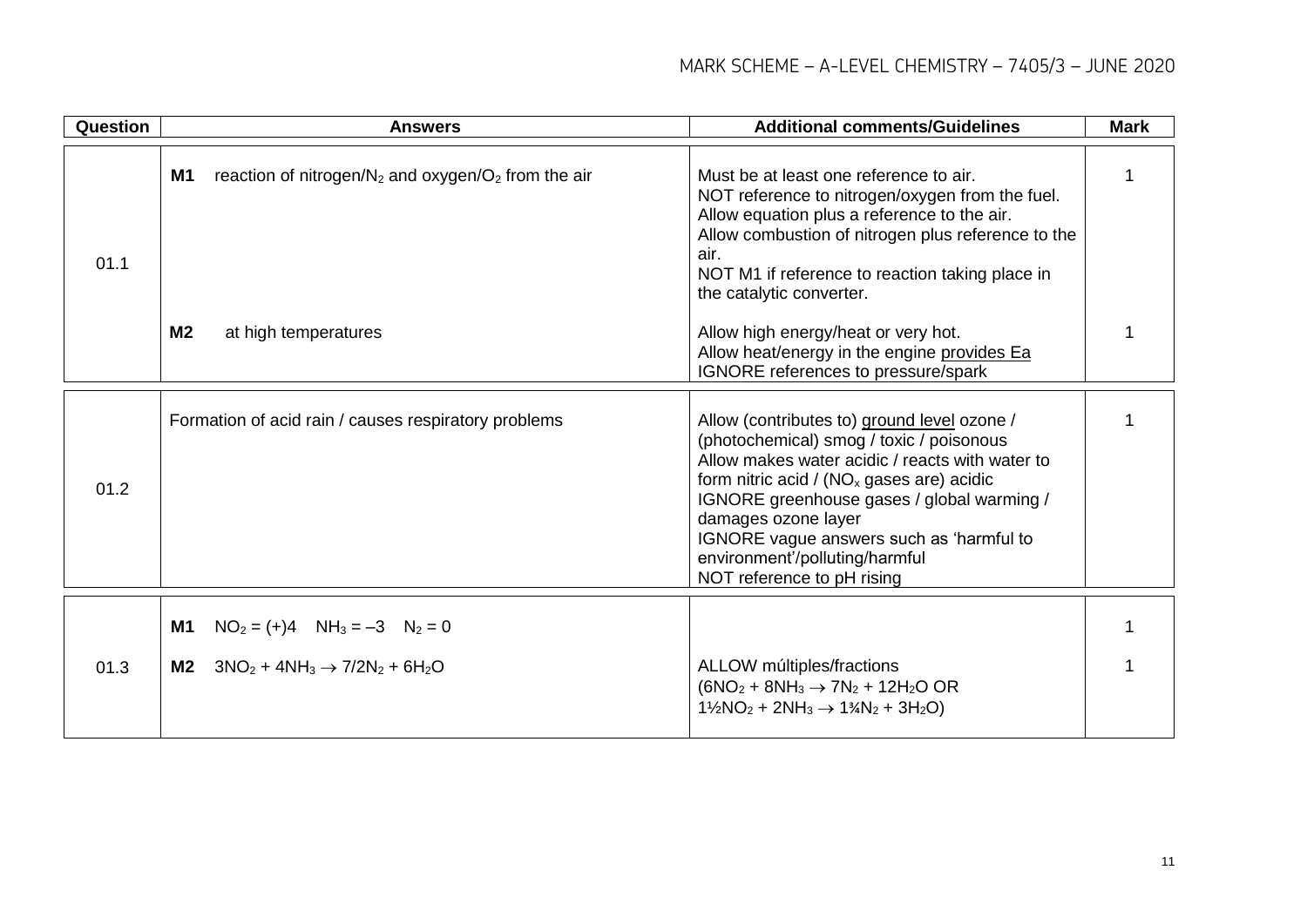|      | Catalyst in different phase/state (to reactants)<br>M1 | NOT (catalyst in different phase/state to) products<br>allow catalyst in different phase/state to reactants<br>and products                |  |
|------|--------------------------------------------------------|--------------------------------------------------------------------------------------------------------------------------------------------|--|
| 01.4 | M2<br>Speeds up reaction without being used up         | ALLOW speeds up the reaction by (providing<br>alternative route for reaction and) lowering $E_a$<br>NOT does not take part in the reaction |  |
| 01.5 | incomplete combustion                                  | <b>ignore</b> equations<br>ALLOW description of incomplete combustion<br>(e.g. not enough oxygen)<br>Allow $O_2$ but NOT O for oxygen      |  |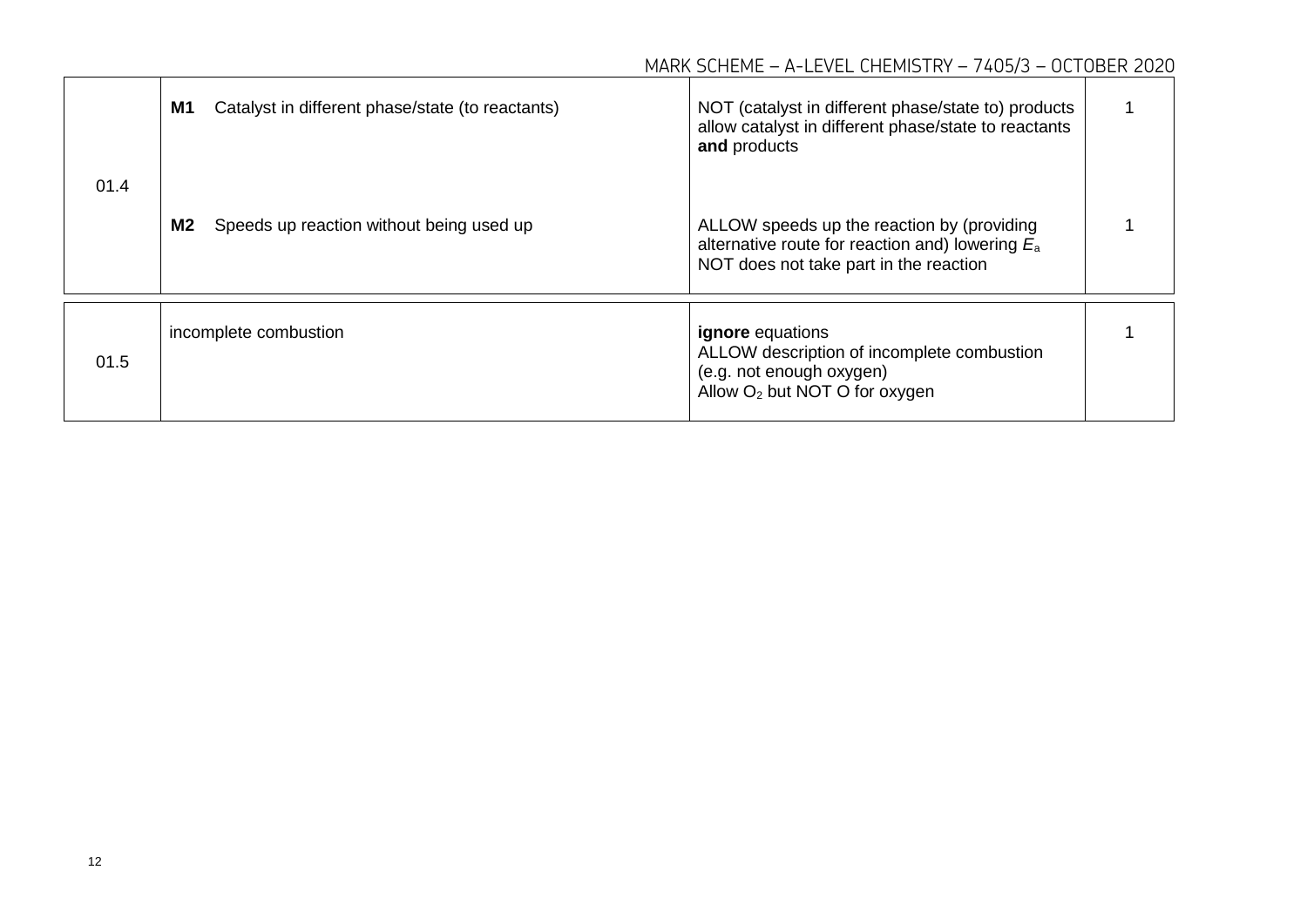| Question | <b>Answers</b>                                                                                                | <b>Additional comments/Guidelines</b>                                                                                                                                         | <b>Mark</b> |
|----------|---------------------------------------------------------------------------------------------------------------|-------------------------------------------------------------------------------------------------------------------------------------------------------------------------------|-------------|
|          | M1<br>(oxide ions react with water to) form/produce hydroxide <b>ions</b>                                     | $O^{2-}$ + H <sub>2</sub> O $\rightarrow$ 2OH <sup>-</sup><br>M1<br>Ignore all non-ionic equations                                                                            |             |
| 02.1     | M <sub>2</sub><br>sodium hydroxide more soluble than magnesium hydroxide                                      | M2<br>ideas that more sodium hydroxide dissolves<br>/ dissociates<br>Allow sodium oxide more soluble /<br>dissociates more than magnesium oxide<br>NOT 'molecules' or 'atoms' |             |
| 02.2     | $P_4O_{10}$ + 6H <sub>2</sub> O $\rightarrow$ 4H <sub>3</sub> PO <sub>4</sub>                                 | Allow multiples and fractions<br>Allow ionic products<br>NOT $P_2O_5$                                                                                                         |             |
| 02.3     | <b>M1</b> $V_2O_5 + SO_2 \rightarrow V_2O_4 + SO_3$<br><b>M2</b> $V_2O_4 + \frac{1}{2}O_2 \rightarrow V_2O_5$ | Allow 1 mark if both equations correct, but in<br>wrong order<br><b>ALLOW</b> multiples                                                                                       |             |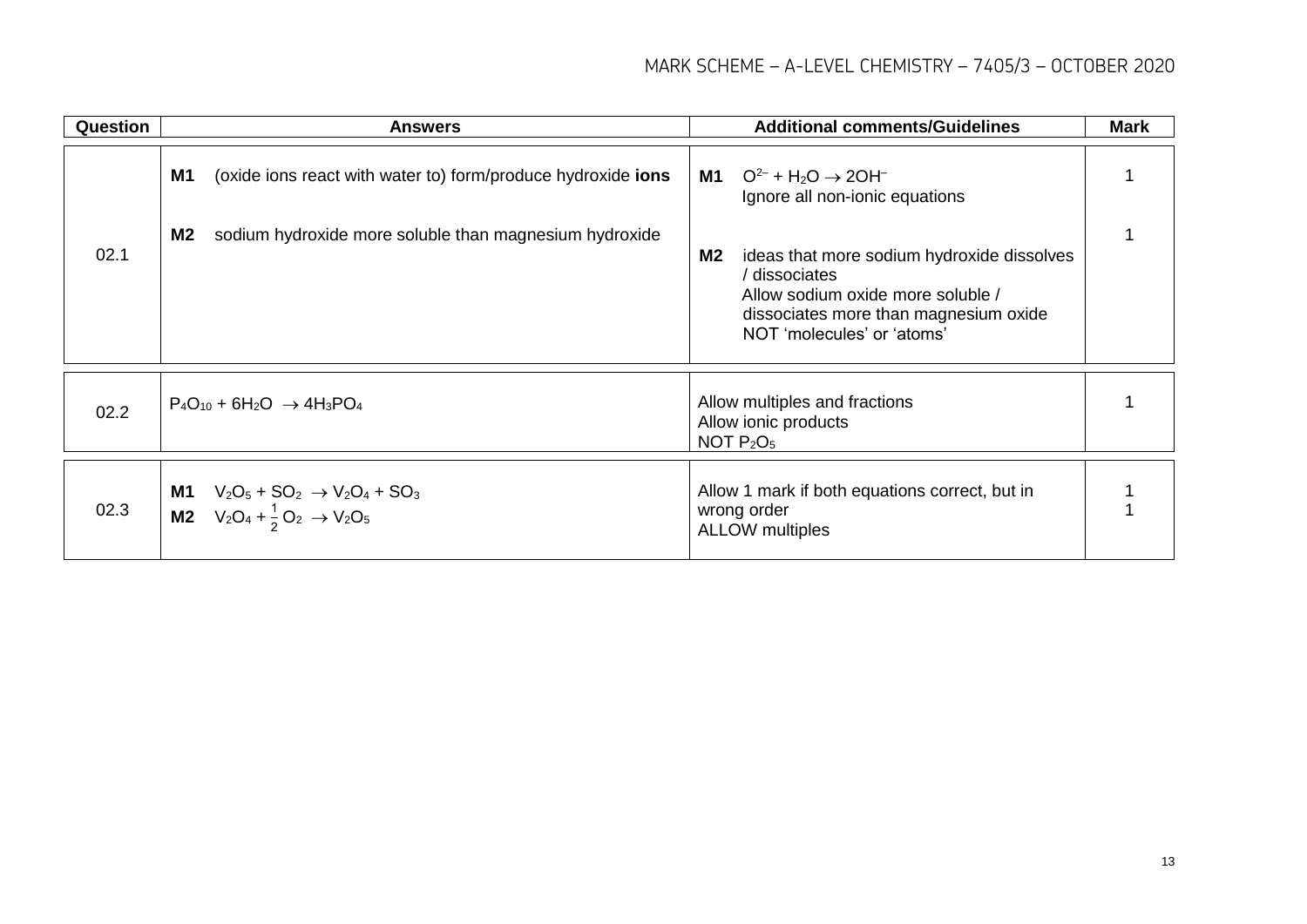| Question | <b>Answers</b>                                                                                                                                                                                                                                 | <b>Additional comments/Guidelines</b>                                                                                                                                                  | <b>Mark</b> |
|----------|------------------------------------------------------------------------------------------------------------------------------------------------------------------------------------------------------------------------------------------------|----------------------------------------------------------------------------------------------------------------------------------------------------------------------------------------|-------------|
|          |                                                                                                                                                                                                                                                | wavelengths/frequencies/colours/energies of<br>(visible) light only needed once in the answer                                                                                          |             |
|          | absorb (some) wavelengths/frequencies/colours/energies of<br>M1<br>(visible) light                                                                                                                                                             | Allow absorption of a photon of light<br>NOT uv light                                                                                                                                  | 1           |
| 03.1     | to promote/excite electrons in d-orbitals<br>M <sub>2</sub>                                                                                                                                                                                    | Allow d-subshell / d-energy level / d-electrons<br>Reference to 'd' can appear anywhere in the<br>answer                                                                               | 1           |
|          | <b>M3</b><br>remaining/complementary<br>wavelengths/frequencies/colours/energies of (visible) light<br>reflected/transmitted (to give colour seen)                                                                                             | NOT emissions/emitting or 'give out'                                                                                                                                                   | 1           |
| 03.2     | <b>M1</b> ( $\triangle$ ) <b>E</b> = $\frac{hc}{\lambda}$<br><b>M2</b> 490 × 10 <sup>-9</sup><br><b>M3.</b> = $(6.63 \times 10^{-34} \times \frac{3.00 \times 10^8}{490 \times 10^{-9}}) = 4.06 \times 10^{-19}$ J                             | Allow in two stages / expressed in words<br>M2 for conversion<br>Correct answer scores 3 marks<br>$4.06 \times 10^{-n}$ scores 2 marks (no M2)<br>$9.75 \times 10^{-32} = 1$ mark (M2) |             |
| 03.3     | measure absorbance for (a range of) known concentrations<br>M1<br>M <sub>2</sub><br>plot graph absorbance v concentration<br>read value of concentration for the measured absorbance<br><b>M3</b><br>from this graph                           | Insist on description of taking measurements<br>Allow concentration v absorbance<br>If no M1, must mention both variables<br>Need to describe HOW they use the graph                   | 1<br>1      |
| 03.4     | amount of iron in each tablet = $4.66 \times 10^{-3} \times \frac{250}{1000}$<br>M1<br>$(= 0.001165 \text{ mol})$<br>mass of iron in each tablet<br>M <sub>2</sub><br>= 4.66 × 10 <sup>-3</sup> × $\frac{250}{1000}$ × 55.8 = 0.0650 g = 65 mg | Correct answer $= 2$ marks<br>Allow M2 for (M1 x 55.8 x 1000)                                                                                                                          | 1<br>1      |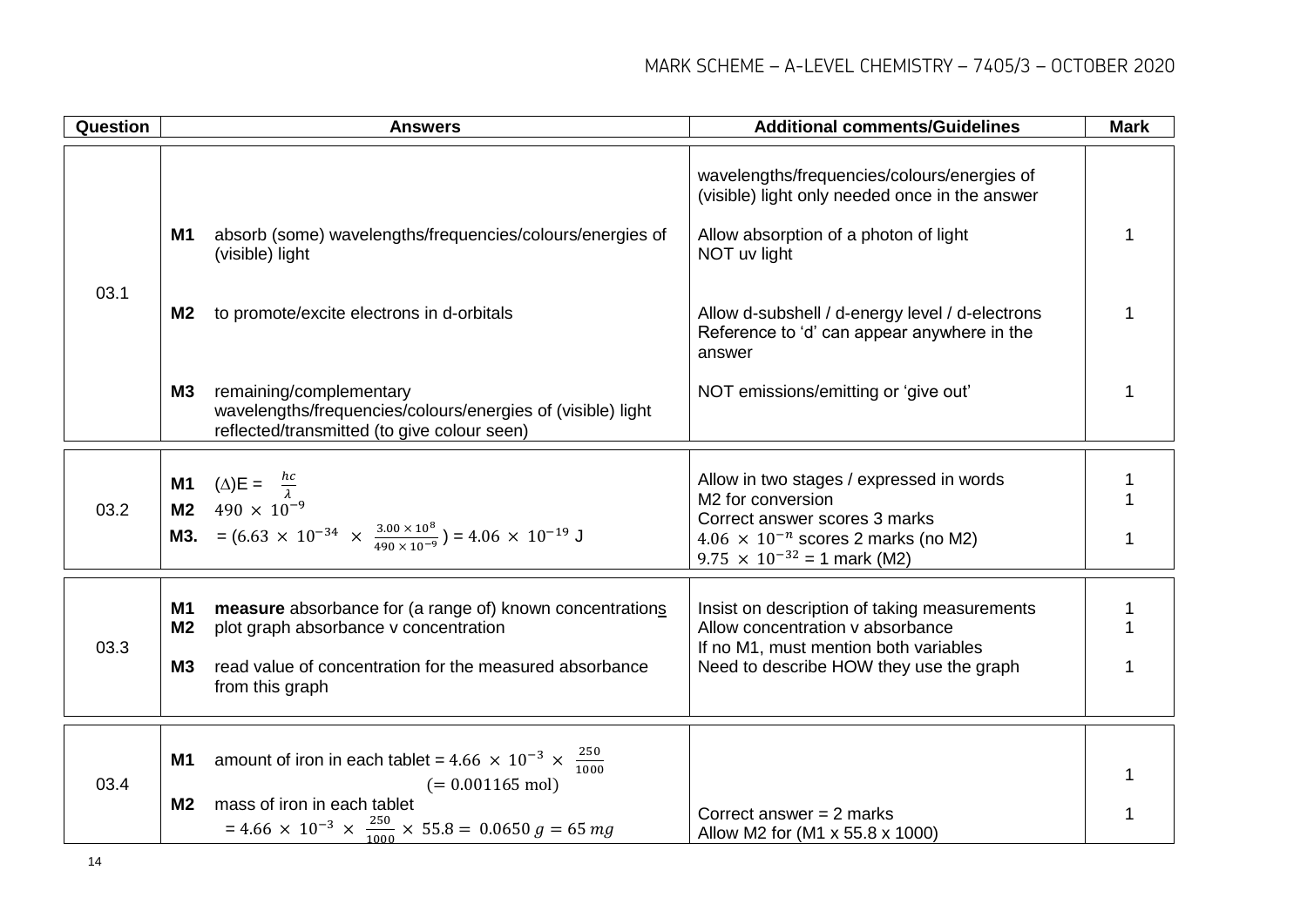#### MARK SCHEME – A-LEVEL CHEMISTRY – 7405/3 – OCTOBER 2020

| Question | <b>Answers</b>                                                                              | <b>Additional comments/Guidelines</b>                                                                                                                                                                                                                                                                                                                                                 | <b>Mark</b> |
|----------|---------------------------------------------------------------------------------------------|---------------------------------------------------------------------------------------------------------------------------------------------------------------------------------------------------------------------------------------------------------------------------------------------------------------------------------------------------------------------------------------|-------------|
| 04.1     | <b>DNA Replication</b>                                                                      | <b>NOT mitosis</b><br><b>NOT DNA synthesis</b><br>Ignore terms relating to cell division processes<br>Ignore 'damages DNA'<br>Ignore DNA transcription<br>Ignore 'cell replication'                                                                                                                                                                                                   | 1           |
| 04.2     | $[Pt(NH3)2Cl2] + H2O \rightarrow [Pt(NH3)2Cl(H2O)]+ + Cl-$                                  | M1 Correct formula and charge of B<br>M2 Correct balancing and charges in equation<br>Allow M2 if the only error in complex B is the<br>charge (M1 not awarded) with Cl <sup>-</sup> only<br>ALLOW complexes without [] and/or () around<br>H <sub>2</sub> O<br>IGNORE () around Cl<br>NOT any additional different species (loses M2)<br>(allow uncancelled water on both sides)     | 1           |
| 04.3     | O<br>NH <sub>3</sub><br>$H_3N$<br><b>NH</b><br>Ρt<br>NH <sub>2</sub><br><b>NH</b><br>$H_2N$ | M1 Pt in a cis-diammine complex bonded to the<br>correct nitrogen atoms<br>Pt must have the two ammonia ligands shown<br>NOT if drawn as trans<br>IGNORE any charge on Pt<br>Ignore any wedges and dashes (3D<br>representations)<br>M2 both lone pairs shown OR two arrows<br>indicating co-ordinate bonds<br>Allow M2 if bonds to platinum are from the<br>incorrect nitrogen atoms | 1           |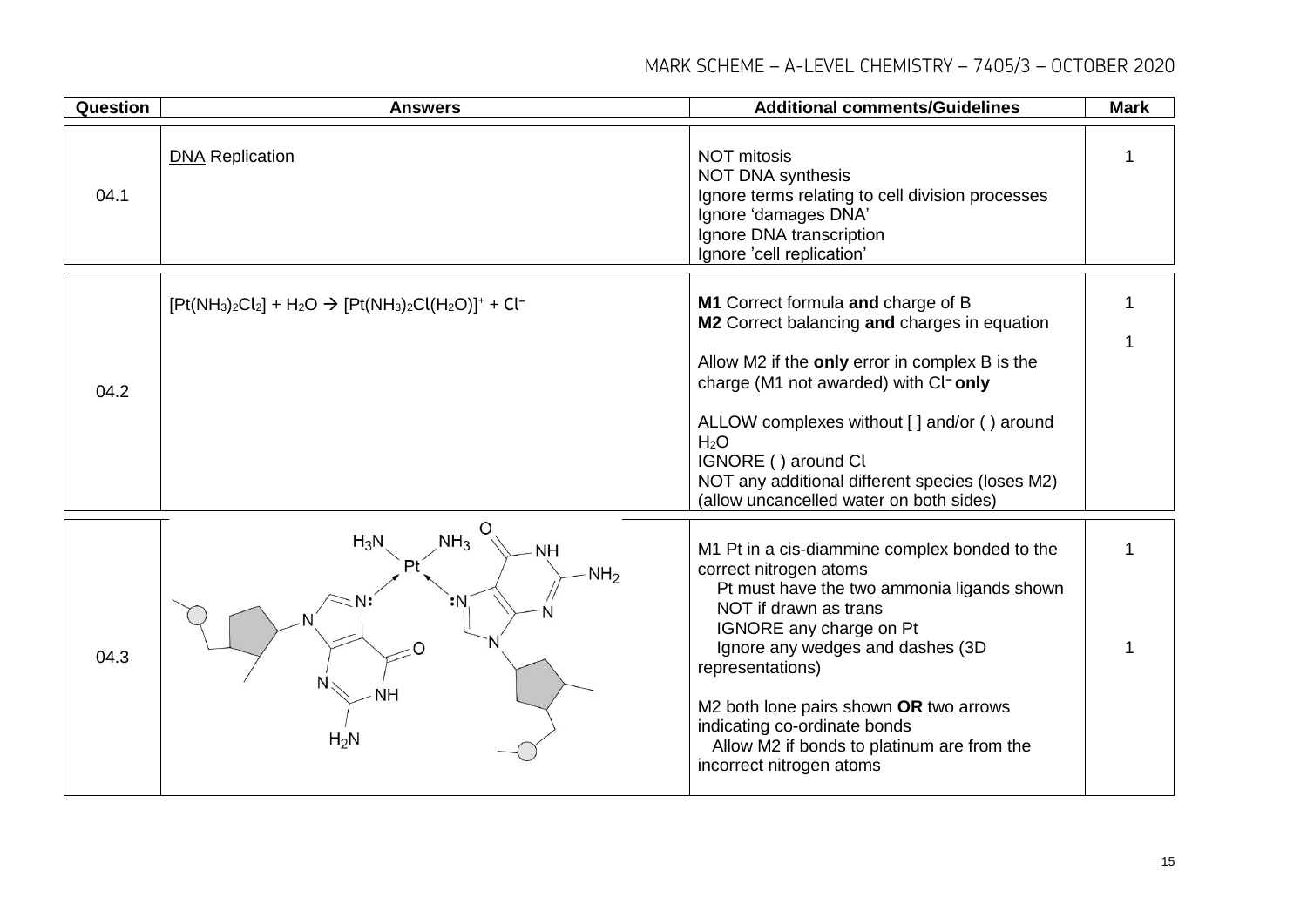|      | M1 plot concentration (y-axis) against time (x-axis)<br>and take tangents / (calculate the) gradients (to calculate rates)<br>M2 Plot rate/gradients against conc | Allow concentration-time graph<br>NOT time-concentration graph (unless clarified in<br>words or sketch) but mark on             |  |
|------|-------------------------------------------------------------------------------------------------------------------------------------------------------------------|---------------------------------------------------------------------------------------------------------------------------------|--|
|      | M3 straight line through origin / directly proportional confirms first<br>order                                                                                   | allow first order if rate halves/doubles when conc<br>halves/doubles                                                            |  |
| 04.4 |                                                                                                                                                                   | Alternatives to M2 and M3:                                                                                                      |  |
|      |                                                                                                                                                                   | M2 Plot a graph of log rate vs log conc<br>$M3$ (Straight) line of gradient = 1                                                 |  |
|      |                                                                                                                                                                   | M2 measure (at least) two half-lives (in this case,<br>tangents not required for M1)<br>M3 constant half-life means first order |  |
|      |                                                                                                                                                                   | M2 compare rates/gradients at different<br>concentrations<br>M3 first order if rate halves when conc halves                     |  |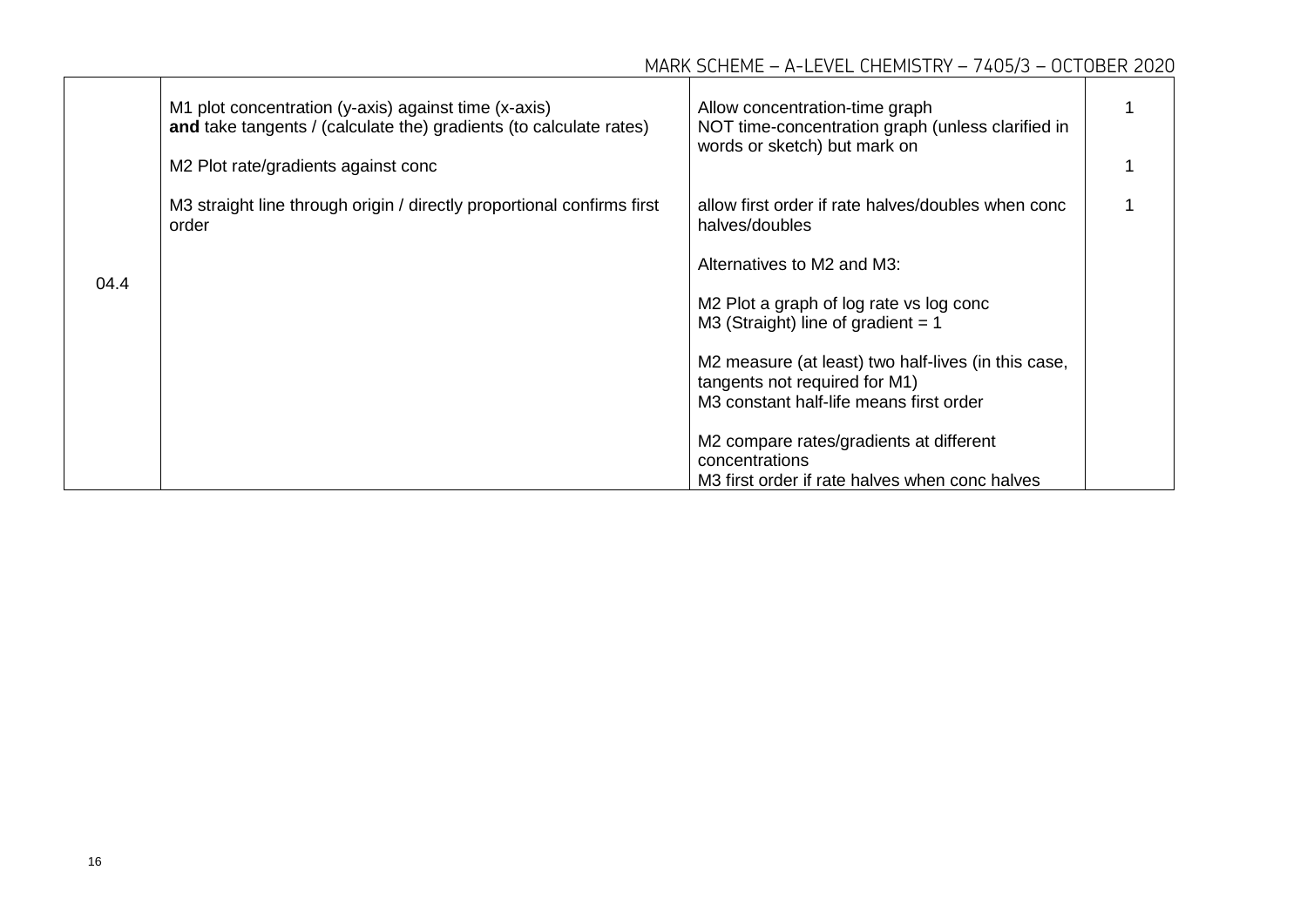#### **rate temperature, 1 / K**<sup>−</sup>**<sup>1</sup> ln** *k* **constant,**  *T* **/ K** Allow 3.14 x 10<sup>-3</sup> 1  *T* 04.5 *k* **/ s**<sup>−</sup>**<sup>1</sup>** 1 318 **0.00314** 6.63 x 10<sup>-7</sup> − **14.2**  $\frac{1}{T}$ /K<sup>-1</sup> 0.00320 0.00330 0.00340 0.00310 0.00350 Vertical axis with sensible scales (plotted 1  $-13$ points must take up more than half the grid) NOT M1 if y-axis in wrong direction  $-14$ all points plotted correctly (within  $±0.5$  small 1 À square) Best fit straight line based on the student's 1 Ŵ  $-15$ data (ignoring anomalous point if relevant) In  $k$ 04.6  $-16$  $-17$ x  $-18$ Gradient = −13 125 Gradient calculated within range: 1 12876 - 13598  $\left( -13125 = \frac{-E_a}{R} \right)$ Mark is for their (gradient x 8.31) **and R** conversion into kJmol-1  $E_a = 13125 \times 8.31 = 109069$  $E_a$  in the range: 107 – 114 kJ mol<sup>-1</sup> 1  $= 109$  (kJ mol<sup>-1</sup>) NOT a negative activation energy

#### MARK SCHEME – A-LEVEL CHEMISTRY – 7405/3 – OCTOBER 2020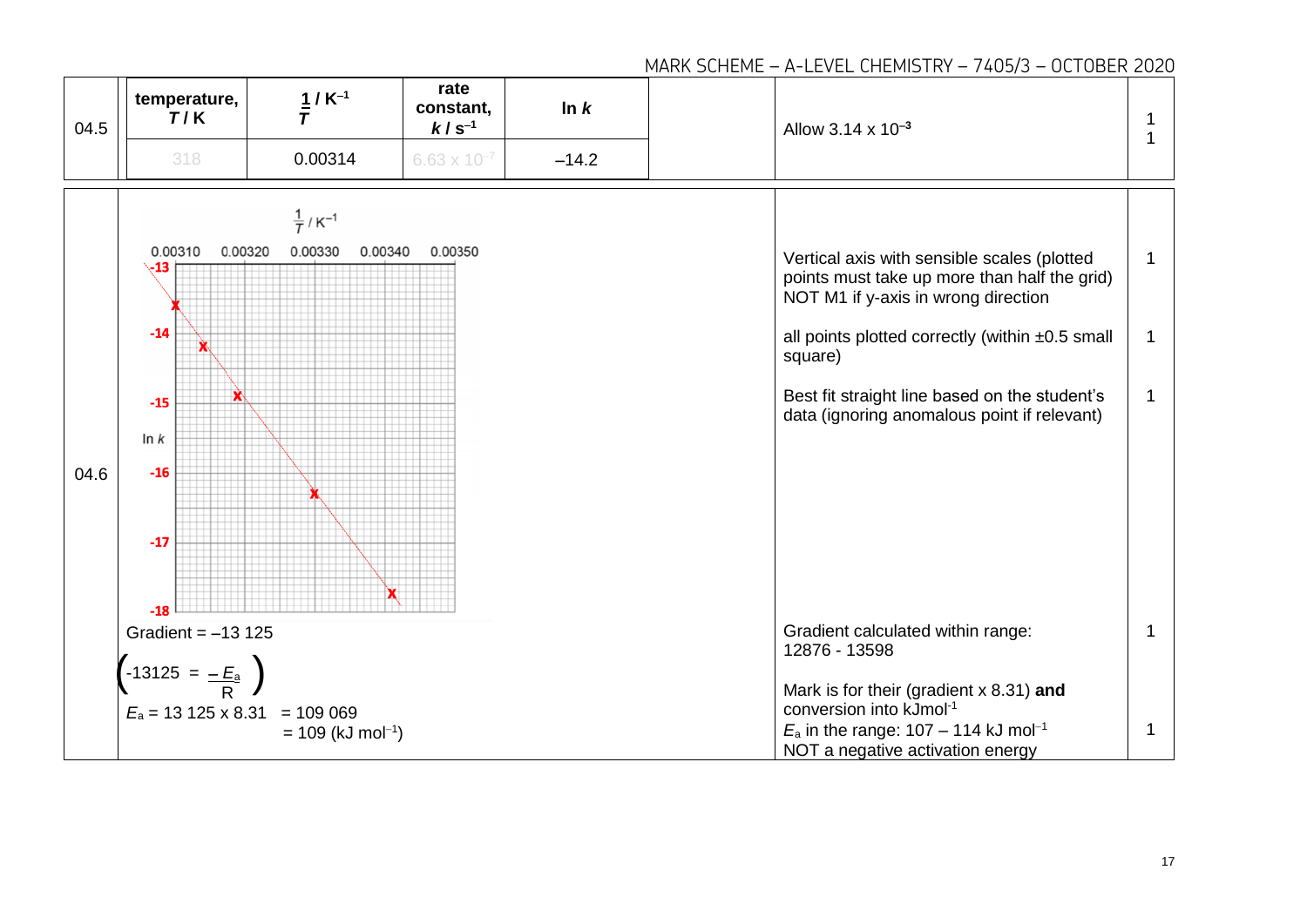| Question | <b>Answers</b>                                                                                                                                                                                      | <b>Additional comments/Guidelines</b>                                                                                                                                                                                                 | <b>Mark</b> |
|----------|-----------------------------------------------------------------------------------------------------------------------------------------------------------------------------------------------------|---------------------------------------------------------------------------------------------------------------------------------------------------------------------------------------------------------------------------------------|-------------|
| 05.1     | Amount of hexane = $\frac{2}{86}$ = 0.0233 mol<br>$q = 4154 \times 0.0233$ ( = 96.6 - 96.8 kJ)<br>$C_{\text{cal}} = \frac{96.6}{12.4} = 7.79 - 7.81 \text{ (kJ K}^{-1)}$                            | $ect = M1 \times 4154$<br>$ect = M2/12.4$<br>If no other marks awarded, allow one mark for<br>$4154/12.4 = 335$                                                                                                                       | 1           |
| 05.2     | $q = C_{\text{cal}} \Delta T = 7.79 \times 12.2 = 95.0 \text{ kJ}$<br>(amount of octane = $\frac{2}{114}$ = 0.0175 mol)<br>heat change per mole = $\frac{95.0}{0.0175}$ = 5417 kJ mol <sup>-1</sup> | Ecf for 05.1 x 12.2<br>If candidate converted 12.4 into kelvin in 05.1,<br>ignore conversion to kelvin in 05.2<br>Allow 5420 kJ mol <sup>-1</sup><br>Using the value given:<br>$6.52 \times 12.2 = 79.54(4)$<br>$79.54/0.0175 = 4545$ | 1           |
| 05.3     | pressure not constant in bomb calorimeter                                                                                                                                                           | Allow enthalpy change requires constant<br>pressure                                                                                                                                                                                   | 1           |
| 05.4     | $100 \times 0.2 = 1.64\%$<br>12.2<br>use bigger mass of fuel (so $\Delta T$ greater)                                                                                                                | <b>Allow 1.6%</b><br>Allow 2% if working shown<br><b>NOT 2.0%</b><br>Allow octane or hexane as the fuel<br>Allow more / greater volume of fuel                                                                                        | 1           |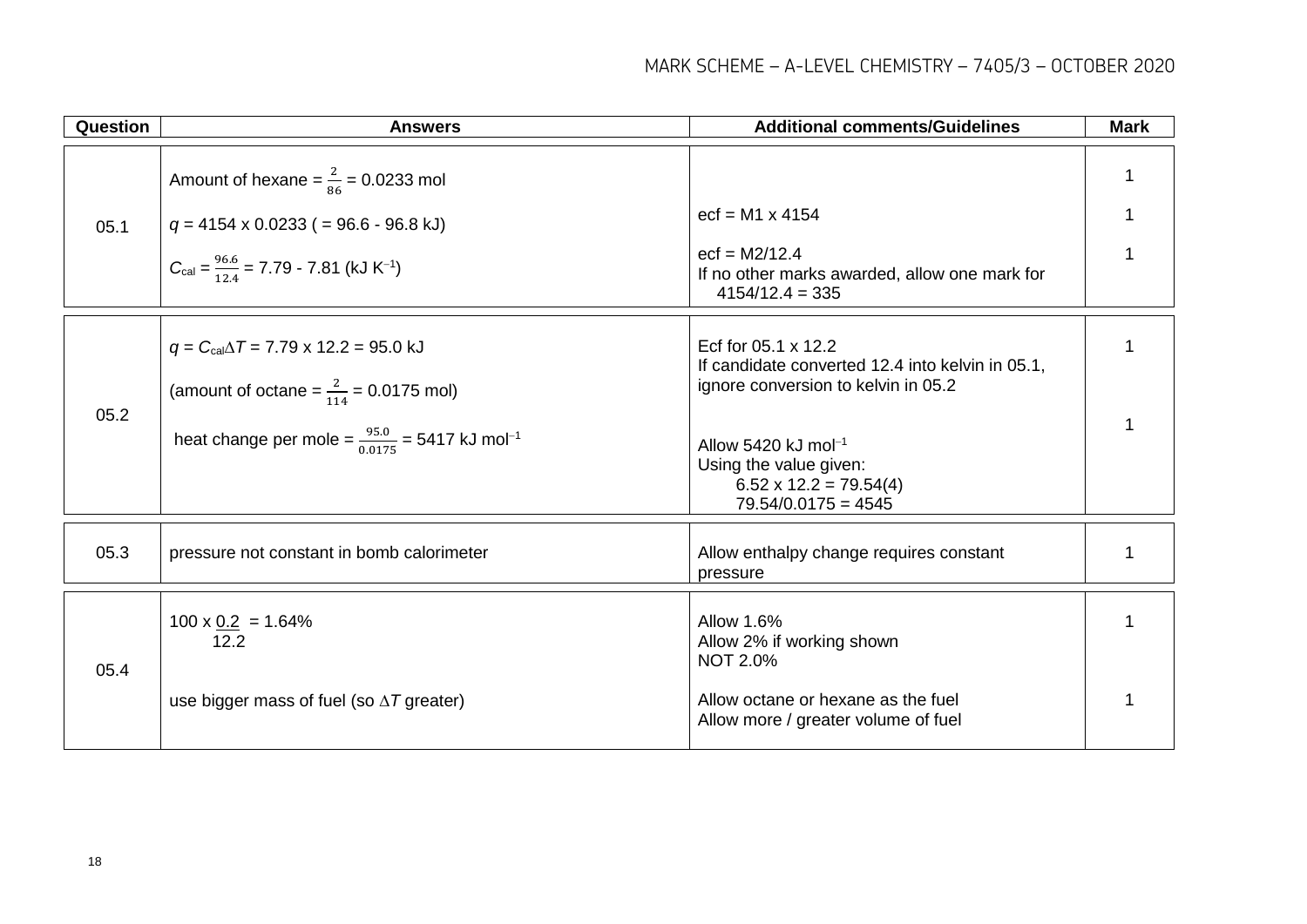| Question | <b>Answers</b>                                                                      | <b>Additional comments/Guidelines</b>                                      | <b>Mark</b> |
|----------|-------------------------------------------------------------------------------------|----------------------------------------------------------------------------|-------------|
| 06.1     | $H2(g)$ AND 100kPa<br>mol dm <sup>-3</sup> AND HCl/HNO <sub>3</sub> /H <sup>+</sup> | Allow 1 bar<br>NOT 1 atm or 101kPa<br>0.5 mol dm <sup>-3</sup> and $H2SO4$ |             |
|          | Pt electrode AND temperature of 298 K (25 $\textdegree$ C)                          |                                                                            |             |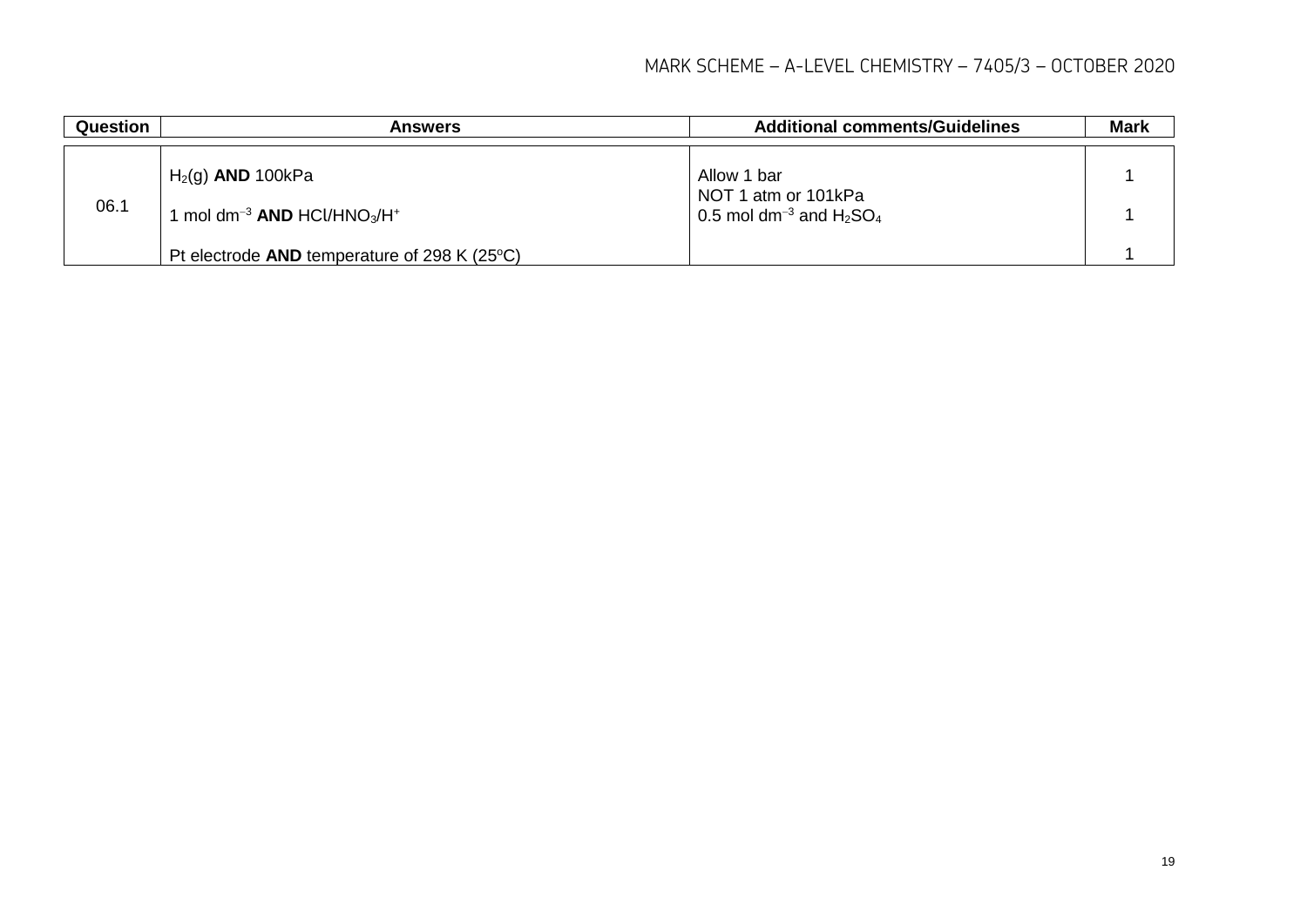|      | This question is marked using levels of response. Refer to the Mark<br>Scheme Instructions for examiners for guidance on how to mark this<br>question |                                                                                                                                                                                                                                                                                                                                                           | <b>Indicative Chemistry content</b>                                                                              |  |
|------|-------------------------------------------------------------------------------------------------------------------------------------------------------|-----------------------------------------------------------------------------------------------------------------------------------------------------------------------------------------------------------------------------------------------------------------------------------------------------------------------------------------------------------|------------------------------------------------------------------------------------------------------------------|--|
| 06.2 |                                                                                                                                                       |                                                                                                                                                                                                                                                                                                                                                           | <b>Stage 1 Preparing solution</b>                                                                                |  |
|      | Level 3<br>5-6 marks                                                                                                                                  | All stages are covered and the explanation of<br>each stage is correct and virtually complete                                                                                                                                                                                                                                                             | (1a) Weigh 7.995 / 8.00 g TiOSO <sub>4</sub>                                                                     |  |
|      |                                                                                                                                                       | Answer communicates the whole explanation,<br>coherently and shows a logical progression<br>through all three stages. 'Coherence' requires<br>clear practical details (e.g. weighing into beaker/<br>by difference/ plus washings, not straight into<br>volumetric flask, saturated solution chosen for<br>salt bridge, salt bridge solution is suitable) | (1b) Dissolve in / add (allow react with) (0.50<br>moldm <sup>-3</sup> ) sulfuric acid                           |  |
|      |                                                                                                                                                       |                                                                                                                                                                                                                                                                                                                                                           | (1c) transfer to volumetric flask and make up to<br>the mark                                                     |  |
|      |                                                                                                                                                       |                                                                                                                                                                                                                                                                                                                                                           | Stage 2 Set up cell<br>Content can be shown in a labelled diagram                                                |  |
|      | Level <sub>2</sub><br>3-4 marks                                                                                                                       | All stages are covered but the explanation of<br>each stage may be incomplete or may contain                                                                                                                                                                                                                                                              | (2a) piece of Ti immersed in $(1 \text{ mol dm}^{-3} \text{ acidified})$<br>$TiO2+(aq) / the solution$           |  |
|      |                                                                                                                                                       | inaccuracies<br>OR two stages covered and the explanations are<br>generally correct and virtually complete                                                                                                                                                                                                                                                | (2b) (connect solutions with) salt bridge or<br>description                                                      |  |
|      |                                                                                                                                                       | Answer is coherent and shows some progression<br>through all three stages. Some steps in each<br>stage may be incomplete                                                                                                                                                                                                                                  | (2c) (connect metals through high R) voltmeter                                                                   |  |
|      |                                                                                                                                                       |                                                                                                                                                                                                                                                                                                                                                           | Stage 3 measurements and calculation                                                                             |  |
|      | Level 1<br>1-2 marks                                                                                                                                  | Two stages are covered but the explanation of<br>each stage may be incomplete or may contain<br><i>inaccuracies</i>                                                                                                                                                                                                                                       | (3a) record voltage/potential difference/emf of the<br>cell                                                      |  |
|      |                                                                                                                                                       | OR only one stage is covered but the explanation<br>is generally correct and virtually complete                                                                                                                                                                                                                                                           | $(3b)$ $E_{cell} = E_{RHS} - E_{LHS}$<br>$E_{cell} = E_{copper} - E_{titanium}$                                  |  |
|      |                                                                                                                                                       | Answer shows some progression between two<br>stages                                                                                                                                                                                                                                                                                                       | (3c) $E_{LHS} = E_{RHS} - E_{cell}$ OR $E_{cell}$ should be +1.22 V<br>if Cu on RHS (or -1.22 if Cu electrode on |  |
|      | Level 0                                                                                                                                               | Insufficient correct Chemistry to warrant a mark                                                                                                                                                                                                                                                                                                          | LHS)                                                                                                             |  |
|      | 0 marks                                                                                                                                               |                                                                                                                                                                                                                                                                                                                                                           |                                                                                                                  |  |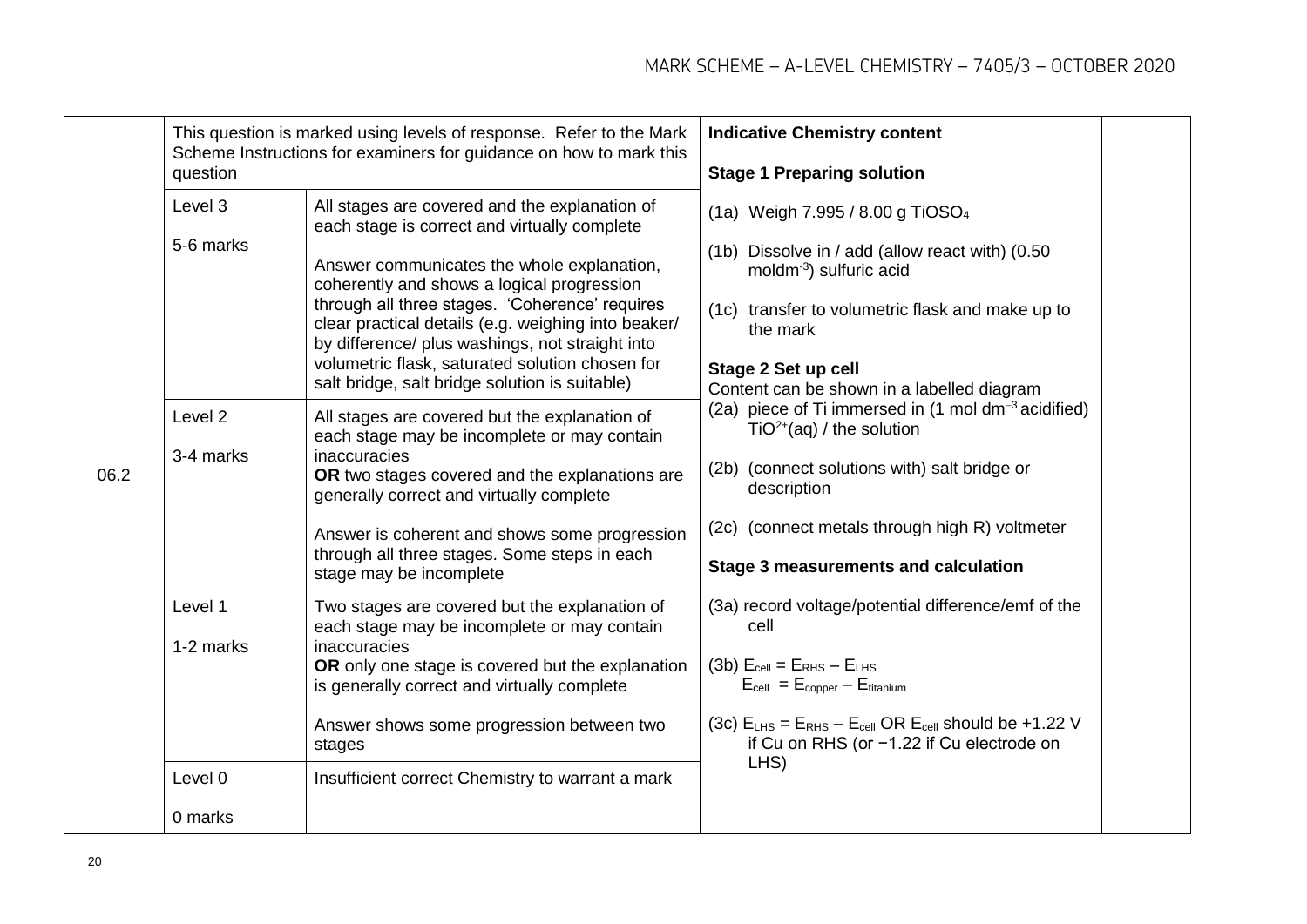| 06.3 | $TiO^{2+} + 2H^{+} + 4e^{(-)} \rightarrow Ti + H_{2}O$                                                                                                                                                                                                                 | Allow reverse reaction<br>Ignore state symbols<br>Allow multiples or fractions<br>Allow equilibrium arrow                                                                                                                                                                                    |  |
|------|------------------------------------------------------------------------------------------------------------------------------------------------------------------------------------------------------------------------------------------------------------------------|----------------------------------------------------------------------------------------------------------------------------------------------------------------------------------------------------------------------------------------------------------------------------------------------|--|
| 06.4 | $(+)0.34$ compared with 0.00 shows that)<br>$E_{cell}$ for Cu + 2H <sup>+</sup> $\rightarrow$ H <sub>2</sub> + Cu <sup>2+</sup> / reaction of copper with most<br>acids is negative $/ -0.34$<br>$/$ (+)0.34 shows Cu less powerful reducing agent than H <sub>2</sub> | OR M1 $(E^{\Theta})$ H <sup>+</sup> /H <sub>2</sub> (or the hydrogen electrode)<br>less +ve/< than $(E^{\Theta})$ Cu <sup>2+</sup> /Cu (or the copper<br>electrode) so H <sup>+</sup> cannot oxidise Cu to Cu <sup>2+</sup> / H <sup>+</sup><br>poorer oxidising agent (or reverse argument) |  |
|      | $(+)0.96$ compared with $(+)0.34$ shows that)<br>$E_{cell}$ for reaction of Cu with nitrate/nitric acid is positive<br>$/(+)0.62$ V                                                                                                                                    | $M2$ (E <sup>e</sup> ) NO <sub>3</sub> -/NO (or the nitrate/nitric acid<br>electrode) more +ve/> than $(E^{\theta})$ Cu <sup>2+</sup> /Cu (or the<br>copper electrode) so $NO_3^-$ can oxidise Cu to $Cu^{2+}$<br>(or reverse argument)                                                      |  |
|      | $2NO3- + 8H+ + 3Cu \rightarrow 2NO + 4H2O + 3Cu2+$                                                                                                                                                                                                                     | Allow multiples or fractions<br>Ignore state symbols                                                                                                                                                                                                                                         |  |